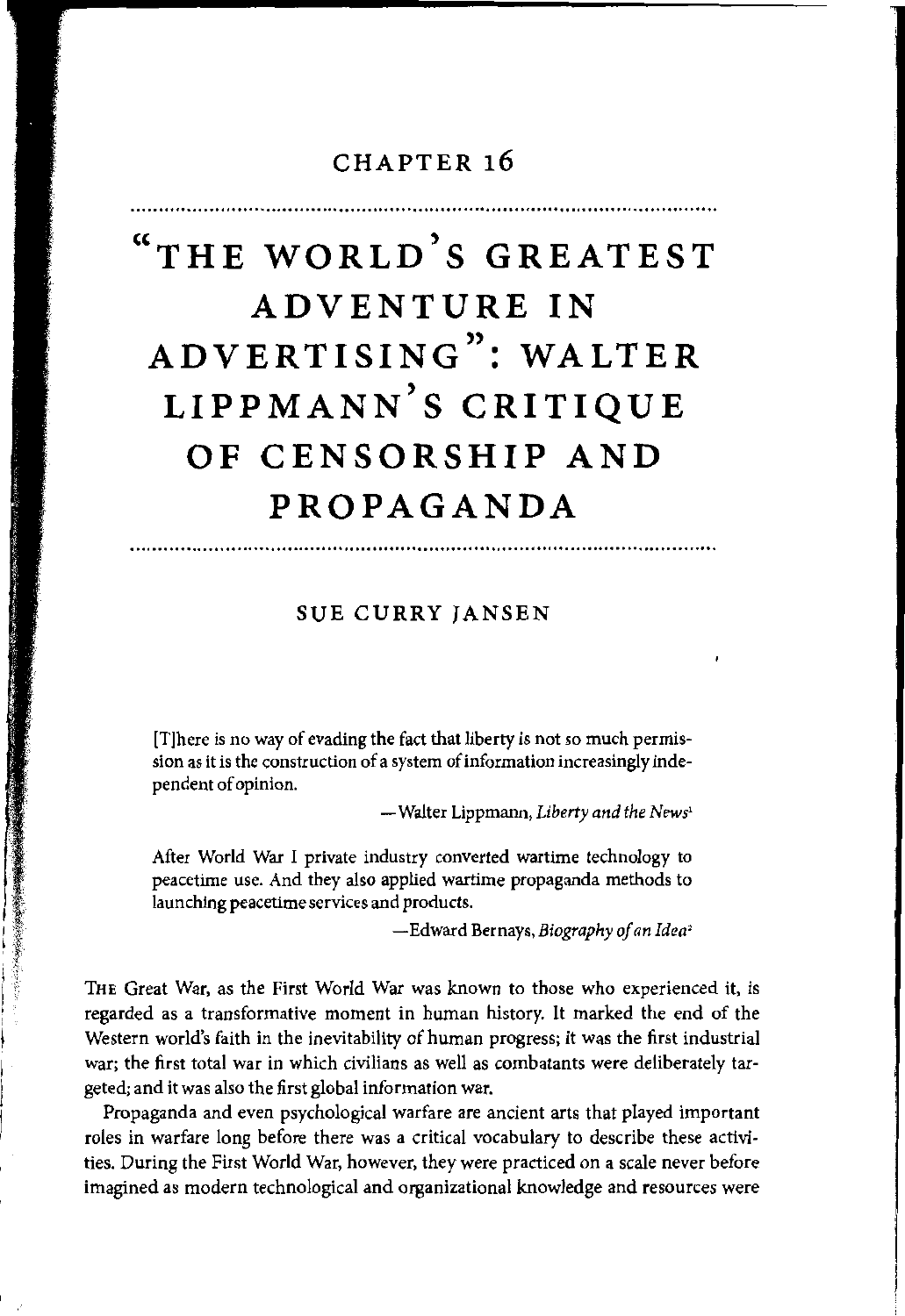effectively mobilized to "fight the Hun:' So, effectively, in fact, that after the war, German generals and some independent analysts claimed the war was not lost in the trenches but in the minds of the German people, who succumbed to British and American propaganda.

The generals were determined that this would never happen again. German authorities not only mastered propaganda tactics and strategies, they perfected them in the next decade and a half. This was not just a defensive effort to determine how things went wrong in 1914-1918 and to rectify a strategic knowledge gap; once the Nazis came to power, they looked beyond military science to Madison Avenue and Hollywood to create deadly new forms of spectacle.

The Allies also reconsidered the propaganda successes of the Great War, some triumphantly, others with sober regrets as they reassessed the Faustian powers that they had helped to organize and unleash. The most prominent postwar critic of America's wartime propaganda machinery was young Walter Lippmann (1889-1974). A nationally prominent figure while still in his early twenties, Lippmann was involved in the propaganda effort at multiple levels. First, he was a founding editor of *The New Republic* magazine, which had strongly advocated U.S. entry into the European war. Second, the Wilson administration asked Lippmann to create a plan for a publicity bureau to deal with war information, although it did not adopt his plan. Third, Lippmann was the youngest member of a secret government group, the Inquiry, which drafted Wilson's Fourteen Points, establishing the U.S. terms for ending the hostilities. Some of his wording was used in President Wilson's famous speech clarifying the U.S. position. 3 Fourth, he served as a captain in the army intelligence unit, the Military Intelligence Branch, which wrote propaganda leaflets urging German soldiers to surrender. Fifth, he was a strong critic of the propaganda activities of the Committee on Public Information (CPI), set up by the Wilson administration to mobilize public support for the war, conveying his concerns privately to the administration during the war and publicly after the Armistice.

Lippmann was deeply disillusioned by his wartime experience: by the enormous success of America's propaganda efforts, by the suppression of free expression by the president that he had so enthusiastically supported, by the administration's decisions to deploy the U.S. military to Russia and Siberia to bolster anti-Bolshevik forces during the Russian Civil War and to deceive the American public about the purposes of the invasion, by the administration's mismanagement of negotiations at Versailles, by the poor performance of the press during the war and at the peace conference, and by his own susceptibility to propaganda.<sup>4</sup> He identified with the so-called lost generation of the 1920s and spent the postwar years assessing what had happened to American democracy during the war and what it revealed about the nature of public opinion in the emerging age of mass communication.

Woodrow Wilson, celebrated by the French press as "the prince of peace" when he arrived at the Versailles peace talks in 1918 and the titular author of the slogan "the war to end all war," bears ultimate responsibility for the violence done to language and liberty by the new machinery of propaganda.' His deputies; Colonel House, his chief

> j *4*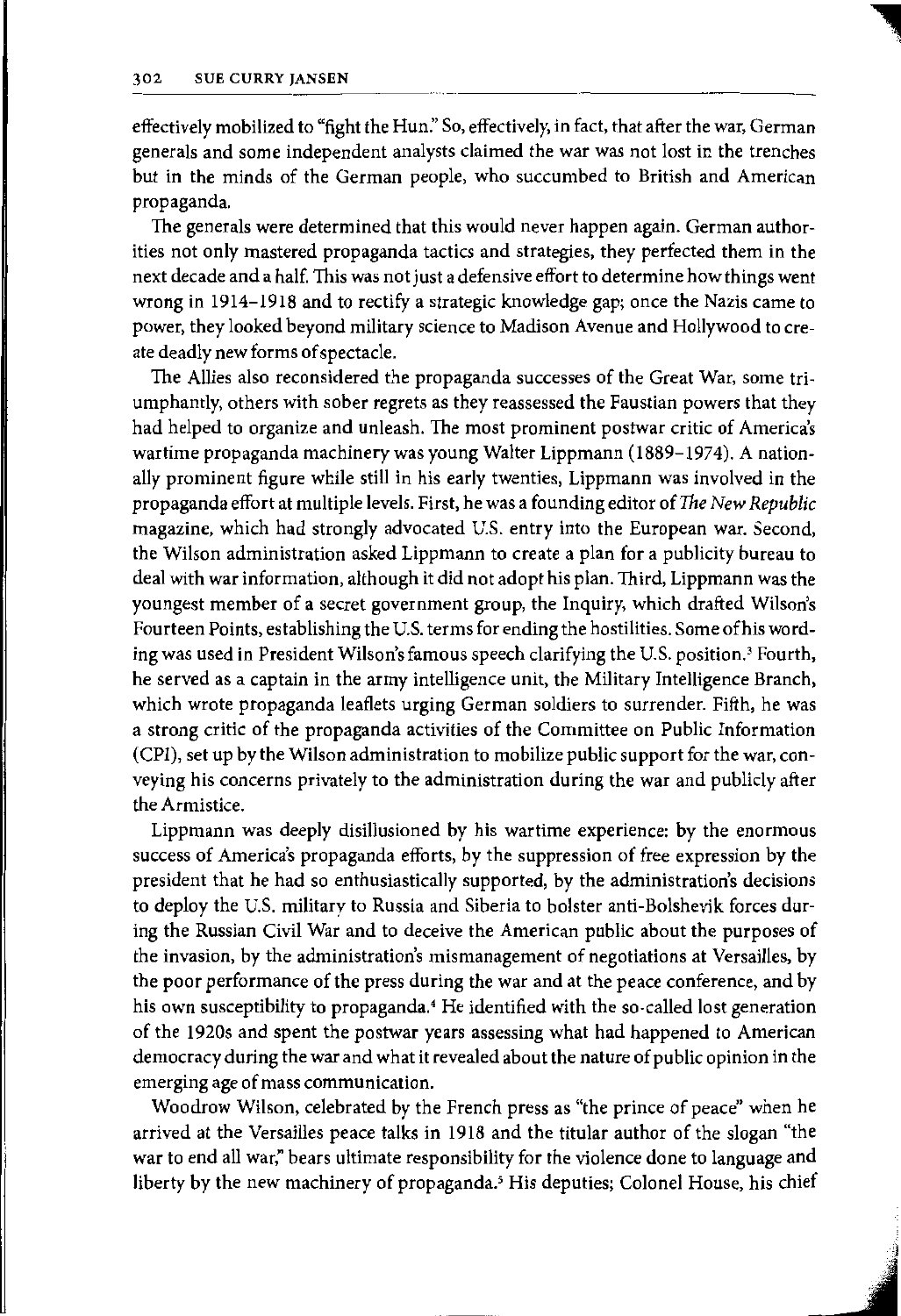advisor, and George Creel; a former muckraking journalist who headed the CPI, actually implemented "America's First Propaganda Ministry," as the CPI was known by insiders.' The CPI controlled all domestic U.S. propaganda during the war and developed a vast international network for the distribution of American propaganda that extended as far as Russia.

Under critical fire from the Republican Congress, which suspected the CPI was embellishing President Wilson's achievements to advance the interests of the Democratic Party, the CPI was abolished immediately after the signing of the Armistice. Republican loyalists accused Creel of corruption, patronage, and press censorship, which he denied.' To defend himself, as well as the thousands of writers, artists, and ordinary citizens who voluntarily participated in the CPI's efforts, Creel quickly produced a book, *How We Advertised America* (1920), which described in great detail the CPI's work, albeit in hyperbolic terms.' Despite Creel's self-promoting bravado, it provides a valuable inventory of the vast scale of the CPI's efforts.

Most members of the CPI contributed their efforts on a voluntary basis while continuing their regular careers, so that even participants who were sincerely motivated by patriotism sometimes found that their government work and their corporate interests intersected in opportunistic ways. Some of those opportunities bore immediate fruits, but the greatest rewards were harvested in the postwar period when America became the media capital of the world. For aspiring "captains of consciousness;' service on the CPI was the networking opportunity of a lifetime. It also offered state-of-the-art training in advanced techniques of mass persuasion, as well as privileged access to startling evidence of the apparent gullibility of the American public.<sup>9</sup>

After the war, many former members of the CPI turned the propaganda skills that they had acquired during the war to civilian use by becoming corporate propagandists: the term Edward Bernays used openly to describe his activities as late as 1928. <sup>10</sup> In addition to Bernays, who claimed the title of "father of public relations;' other pioneers of public relations, including Carl Byoir and Arthur Page, were also alumni of the CPI, as was John Young, founder of the Young and Rubicam advertising agency. In less than a century, the corporate propaganda business has gone from a distinctly American practice, primarily focused on undermining the labor movement and promoting pro-business policies and public attitudes, to a global enterprise that, by one estimate, employs as many as four-and-a-half million practitioners.'' This spectacular growth led the author of a recent scholarly article to proclaim triumphantly, "We are all in PR now."<sup>12</sup>

This chapter examines the propaganda of the Great War and its aftermath, which created the template for government- and corporate-mediated propaganda that is still with us today, albeit in much more technologically advanced forms. Yet, what CPI historians James Mock and Cedric Larson wrote in 1939, as America was facing the prospect of another world war, is as true today as it was then: "if another war should come to this country, no American would need to read the story of the CPI. He would be living it."<sup>13</sup> Indeed, it is remarkable how many of the jingoistic propaganda techniques that were used in the Great War reappeared in eerily familiar forms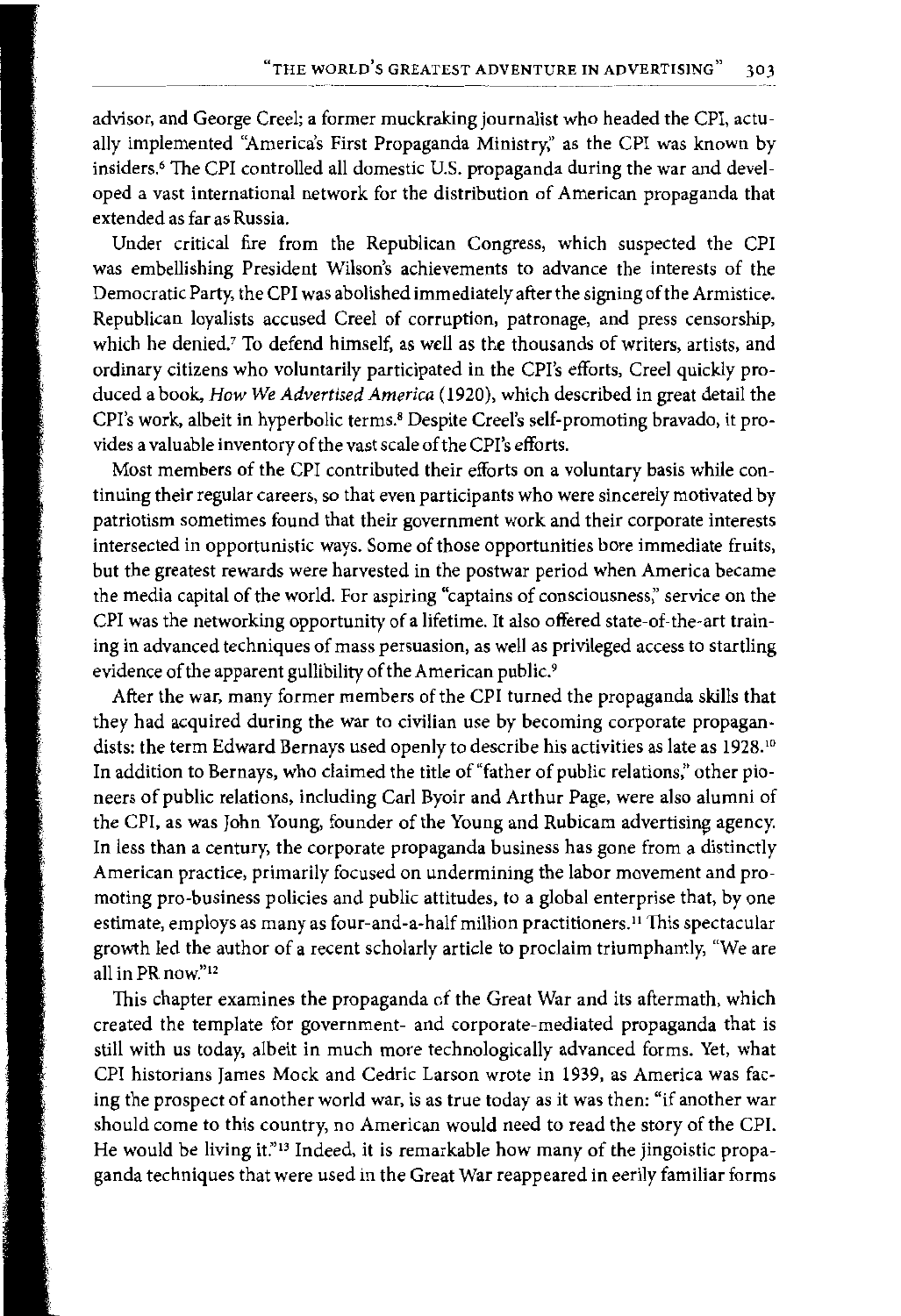in the United States in the immediate aftermath of the 2001 terroristic attacks: techniques that continue to fuel Jslamophobia in the United States and Europe today. Retrospective examination of this template is useful precisely because it exposes the present architecture of our propaganda and promotional culture in a simpler more transparent form. In its early incarnation, this template came under intensive postwar scrutiny by Congress and regulatory agencies, as well as by critics like Lippmann and John Dewey. 14 That scrutiny fueled intense interest in propaganda research during the interwar period and inspired a national movement to educate citizens to resist propaganda." But that movement was terminated by its organizers when it became apparent that America was mobilizing to enter the Second World War. When the war was over, the animus cultivated by wartime propaganda was rechanneled into Cold War hostilities just as hatred of the Hun was immediately transferred to the "Red Peril" after the First World War.

The application of "wartime propaganda methods to launching peacetime services and products" has continued without interruption since the Great War. Creel proudly claimed that the CPI elevated advertising to the status of a respectable profession. Although Walter Lippmann did not share Creel's enthusiasm and would certainly not have bestowed the mantle of professionalism upon advertising, he did not object to advertising as long as it was not advertising disguised as news. Public relations is advertising disguised as news; as such, it violates the tenets of information transparency upon which Lippmann believed a workable democracy depends. It contaminates news **at its source.** 

Few writers of clear, luminous, critical prose have been subjected to as much misinterpretation as Lippmann. His propaganda critique has been inverted in ways that obscure its critical power and its continuing relevance. His near contemporaries, Bernays and political scientist Harold Lasswell, co-opted Lippmann's analysis and turned his critique of propaganda into an apology for it. Their inversion was widely accepted, and it continues to be reproduced and amplified by media critics and scholars today. 16

To fairly grasp Lippmann's intent, it is necessary to return his argument to the historical context in which it originated, to carefully attend to his use of language, and to position Lippmann's propaganda critique in relation to the broader objectives of his larger body of work. To achieve these ends, the chapter will ( 1) describe the U.S. government's propaganda efforts during the Great War in some detail; (2) review Lippmann's wartime experience, which was the immediate impetus for his interest in propaganda and public opinion; (3) examine the development of Lippmann's propaganda critique by focusing primarily on two early efforts, *Liberty and the News* ( 1919-1920) and ''A Test of the News:' co-authored with Charles Merz ( 1920), which were essential, but frequently neglected, stepping stones to Lippmann's great theoretical synthesis, *Public Opinion*  (1922); and (4) briefly attempt to counter a few of the many layers of misunderstanding that have accumulated around Lippmann's work.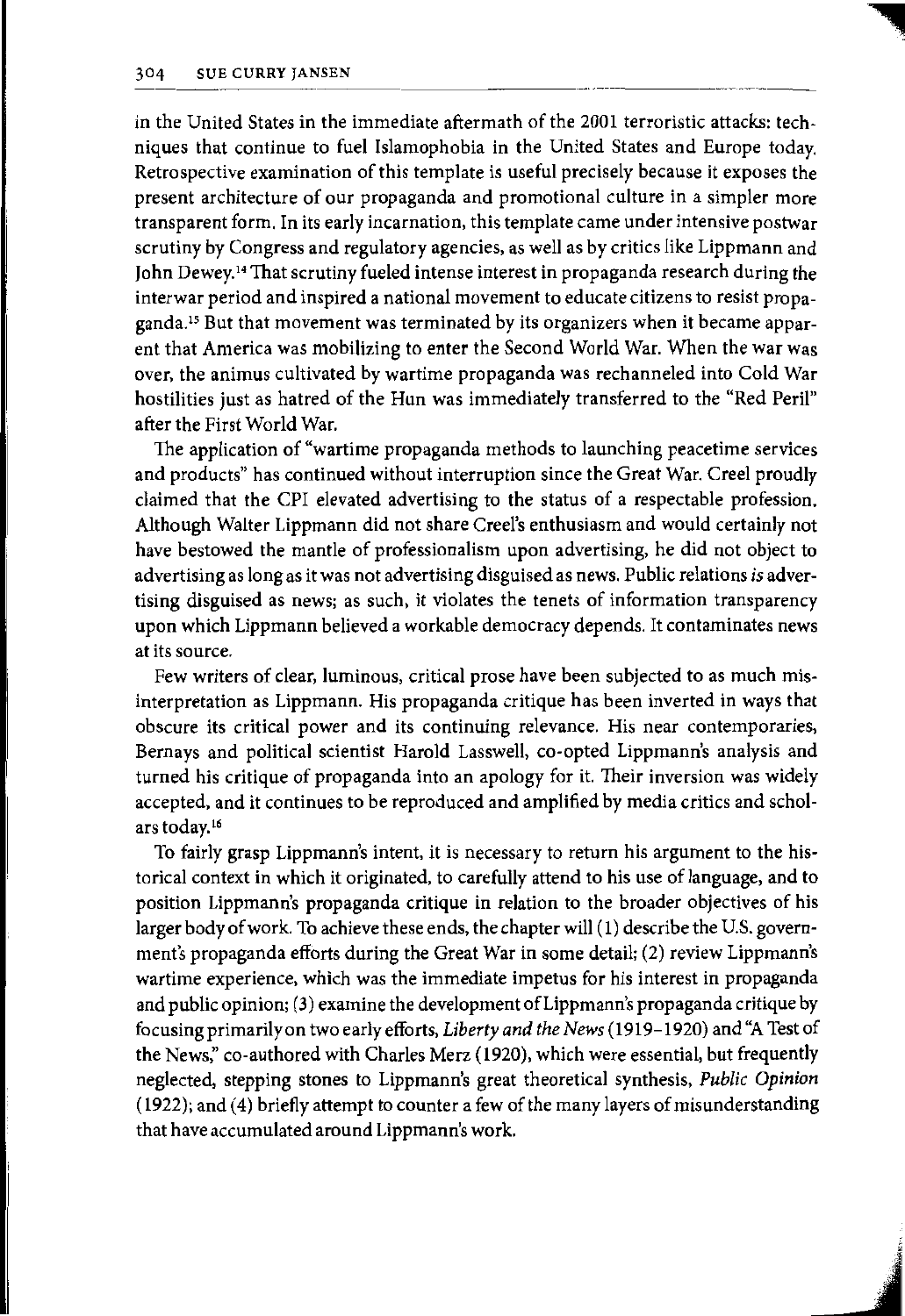### **THE GREAT WAR AND THE COMMITTEE ON PUBLIC INFORMATION**

The Spanish-American War (1898) is known as the "newspaper war" because flamboyant publisher William Randolph Hearst claimed credit for producing it. Hearst exaggerated, but that war did demonstrate that when nationalism, capitalism, and modern communication technologies work together, they can produce very effective war machines. Those responsible for planning America's entry into the Great War sought to ensure total cooperation among these forces.

Woodrow Wilson ran for reelection in 1916 on the slogan, "He kept us out of war." A month after his inauguration, the president told a joint session of Congress that "the world must be made safe for democracy" and asked that body to approve a declaration of war against Germany, which it did on April 6, 1917. Wilson's advisors encouraged him to form a panel of prominent citizens, intellectuals, and journalists to oversee war information, but he rejected this plan. A week after the declaration, George Creel, manager of Wilson's campaign publicity and a longtime supporter, was appointed chairman of the CPI. He later described the CPI's charge as

the fight for the minds of men, for the "conquest of their convictions" ... the battle-line ran through every home in every country....What we had to have was **no mere surface unity, but a passionate belief in the justice of America's cause that**  should weld the people of the United States together into one white-hot mass instinct **with fraternity, devotion, courage and deathless determination.17** 

Creel's industrial metaphor is telling: totalitarian in conception, it views the public as raw material to be reengineered to the CPI's specifications.

In addition to Creel, the president also appointed the Secretary of State, the Secretary of War, and the Secretary of the Navy to the CPI. According to Secretary of State Robert Lansing, however, with the president's approval, "Mr. Creel soon assumed all authority and ran the Office of Public Information in accordance with his own ideas."<sup>18</sup> In effect, the CPI preempted the State Department's public diplomacy role.

Claiming that the generals were clamoring for censorship of the press, Creel framed himself, disingenuously, as a champion of the free press.<sup>19</sup> Instead of government censorship, imposed by the generals, he advised "voluntary" media self-censorship, based on guidelines created by the CPI. Similarly, he declared that the CPI would not practice propaganda "as the Germans defined it, but propaganda in the true sense of the word, meaning the 'propagation of faith.'"<sup>20</sup> But the president also created a Censorship Board and appointed Creel to it. The dual role allowed him to claim disingenuously that CPI's censorship was voluntary, but his membership on the Censorship Board gave Creel the authority to request that the justice Department bar any publication from the mails.<sup>21</sup>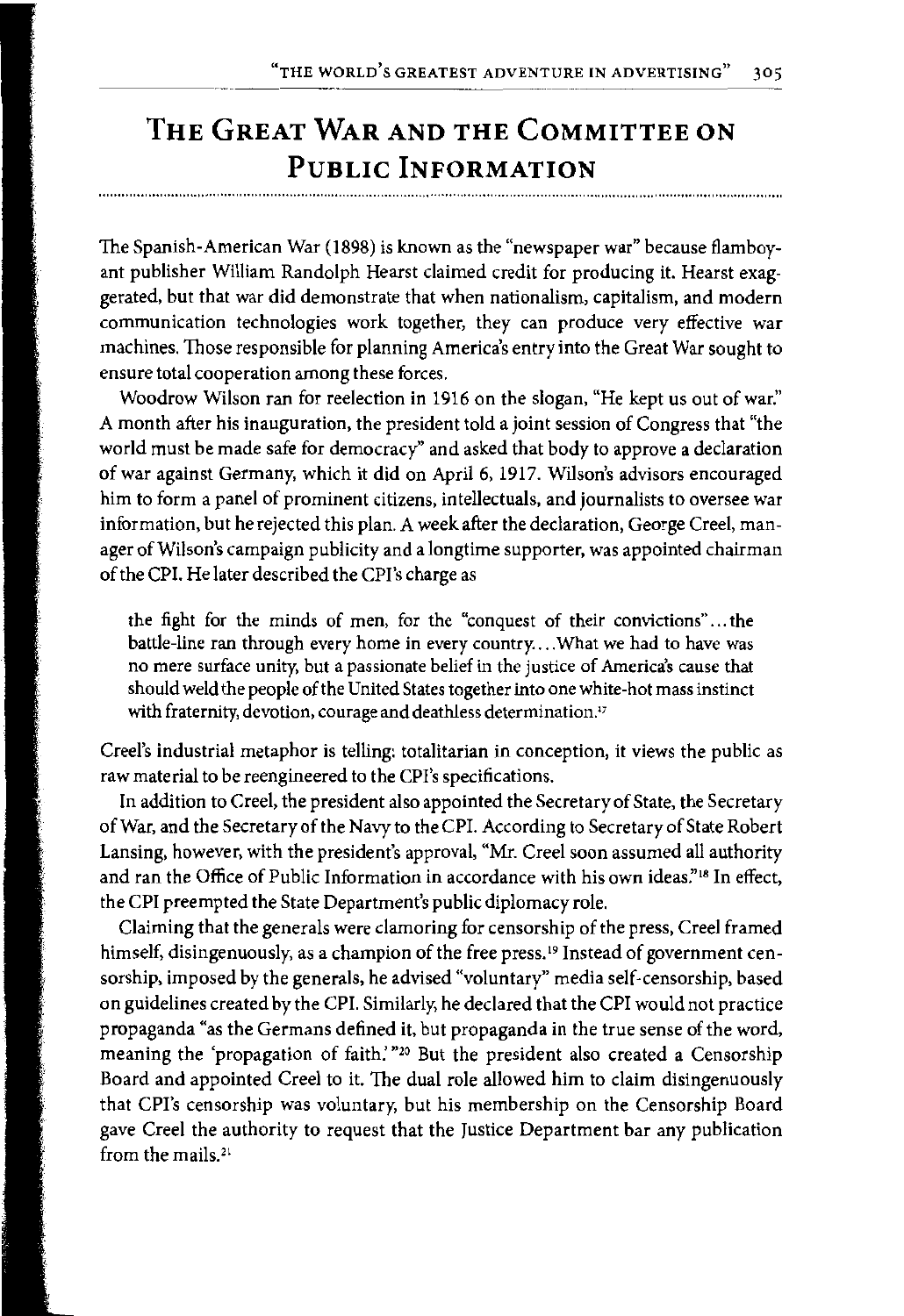The power of the CPI was further augmented by a series of immediate, but unrelated, presidential proclamations directed at enemy aliens, primarily unnaturalized German immigrants. Congress also enacted emergency laws, including the Espionage Act, the Trading-with-the-Enemy Act, and the Sedition Act, which made it a crime for anyone to criticize the president, Congress, the government, the constitution, the military, or the flag.<sup>22</sup> Thousands of aliens were deported and hundreds of people, including Eugene Debs, Max Eastman, Scott Nearing, and radical labor leader "Big Bill" Haywood, were arrested and prosecuted for violations that carried sentences of up to twenty years.

The CPI itself had two major sections, Domestic and Foreign, with each having at least two dozen divisions within it. The immediate goal of the Domestic section was to convert or suppress opponents of the war, especially German Americans who might harbor sympathy for their mother country; Irish Americans because Ireland was neutral and the Irish were agitating for separation from Britain; African Americans, despite a pledge by the National Association for the Advancement of Colored People (NAACP) to support the war, since many were rightly skeptical about Wilson's crusade to make the "world safe for democracy" when they had yet to experience democracy at home; and pacifists, socialists, and labor groups who saw the conflict as the "Capitalists' War."<sup>23</sup> The CPI soon penetrated every aspect of American life, using every available form of media, recruiting artists, writers, scholars, journalists, cartoonists, the film and advertising industries, clergy, school teachers, citizen volunteers, women's clubs, and virtually anyone who had access to an audience, however small. School teachers were provided with suggested lesson plans. Radical professors were purged from universities.<sup>24</sup> The foreign-born were pressured to buy war bonds to prove their loyalty, and the CPI helped establish loyalty leagues among members of every ethnic group of European extraction.

If "truth is the first casualty of war;' language is its weapon. For example, war undertaken in the name of peace led the Carnegie Endowment for International Peace to suspend its mission and turn over its facilities and personnel to the government for the duration. Churches celebrated "War Sunday."<sup>25</sup> The CPI strategy of producing centralized guidelines for shaping uniform public opinion was emulated by some states and municipalities, and many private groups conducted their own patriotic campaigns, including the Red Cross, YMCA, Salvation Army, Knights of Columbus, the Jewish Welfare Board, and others, thus producing a multiplier effect. Some localities outlawed teaching German, speaking German in public, and performing German music; sauerkraut was renamed "liberty cabbage" and hamburgers "liberty sandwiches:' The CPI recruited more than 75,000 volunteers to serve as Four-Minute Men, who gave talks promoting the war effort in movie theaters and other gathering places. It provided them with outlines for major themes, a list of "important points for all speakers," and "suggestions for opening words and phrases."26 At first, the CPI advised the Four-Minute Men to stick to the facts, but, by 1918, they were encouraged to use atrocity stories.<sup>27</sup> The Speakers Division and the Four-Minute Men effectively achieved the uniformity and reach of mass communication before radio broadcasting.28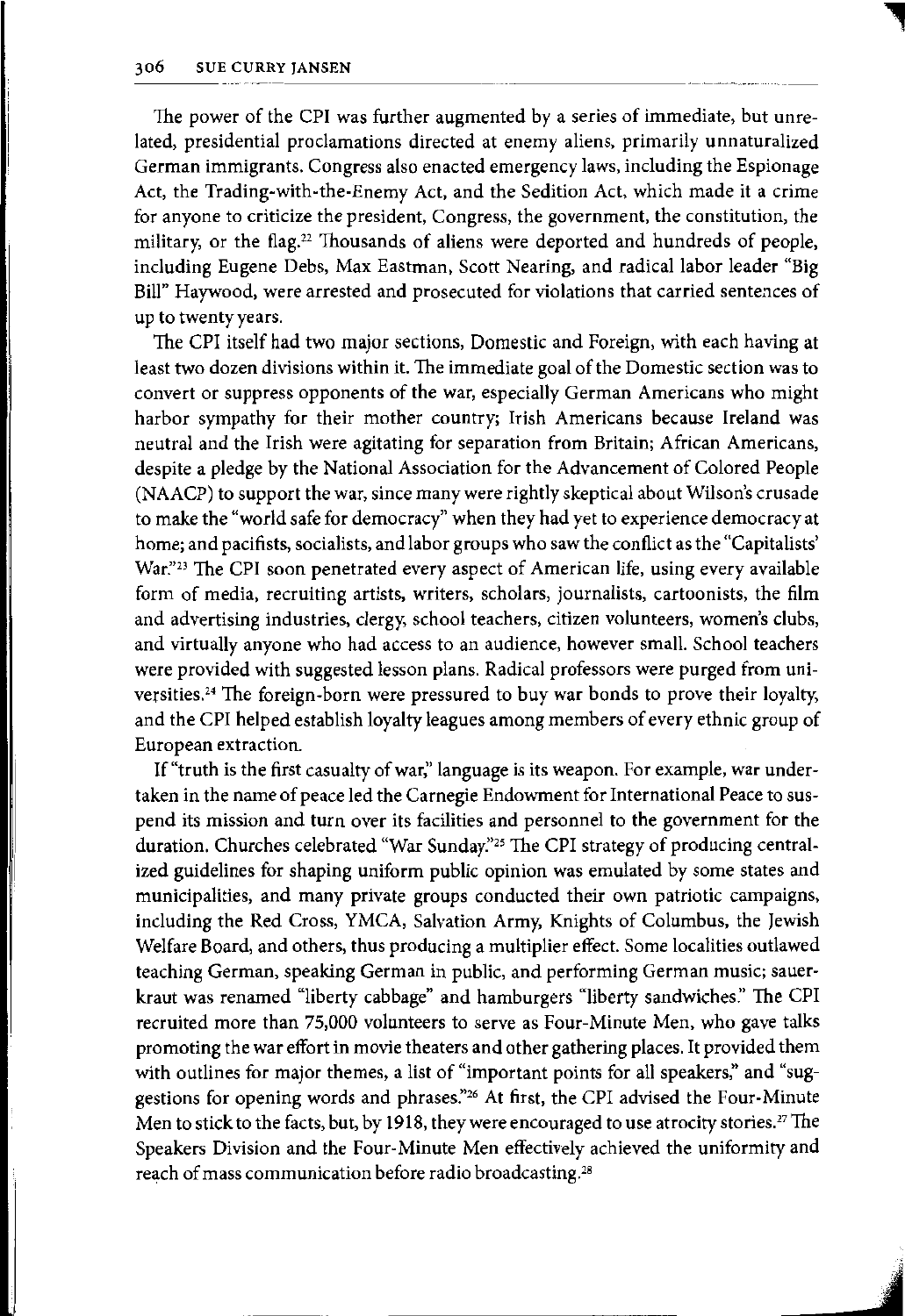The Division of Advertising urged patriotic publishers to donate advertising space to the war effort, and, by war's end, eight hundred publishers of newspapers, magazines, trade papers, and other publications had donated space. Billboards, streetcars, post offices-virtually every place the public gathered-displayed CPI materials, and every form of mass entertainment promoted patriotic unity. The Division of Cartoons, for example, issued a weekly Bulletin for Cartoonists that coordinated the work of the nation's cartoonists; it identified desirable themes and specific messages that the cartoons should carry. 29 Traveling war expositions held exhibits in all the major cities. The Division of Films produced propaganda films, and the major film stars of the day-Theda Bara, Charlie Chaplin, Douglas Fairbanks, and Mary Pickford-energetically promoted the purchase of Liberty Bonds, illustrating the emerging power of celebrity testimonials. Export licensing agreements enabled the CPI to ban export of gangster films, which presented negative images of America, and, more importantly, the CPI required that when any American film was shown abroad, a CPI propaganda film had to be shown with it.<sup>30</sup>

Every news item was censored "at the source, in transit, or in the newspaper office in accordance with 'voluntary' rules issued by the CPI."31 The war was presented to the public the way the CPI wanted it pictured: sanitized, with heroic allies fending off a brutal aggressor. In some instances, Creel invented inspiring news stories; a few were exposed, giving coinage to the term "creeling," which meant Washington hot air.<sup>32</sup> The News Division produced a daily newspaper, *The Official Bulletin.* This was the president's idea, initially opposed by Creel. Wilson had long been critical of the press, even though coverage of him had been generally positive. He thought the press focused on trivial matters, and he avoided contact with reporters as much as possible. The *Bulletin*  was his own, largely successful, attempt to set the agenda for the press. The CPI achieved a virtual monopoly over information resources, and, as Mock and Larson note, "uniformity of testimony is convincing."33

The CPI did its work "so well that there was a burning eagerness to believe, to conform, to feel the exaltation of joining in a great selfless enterprise."34 The end of the war did not immediately bring an end to the emotionally driven patriotism that the CPI had aroused: during the Red Scare of 1919-1920, many loyalists simply transferred their fury to the Bolsheviks, anarchists, and the labor movement. Republican reaction against the excesses of the CPI contributed to the defeat of the Covenant of the League of Nations in the U.S. Senate, so that, even though Wilson won a Nobel Peace Prize for proposing it, the United States never joined the League and the Peace Treaty was not ratified by the United States until after Wilson left office. <sup>1</sup>

What Creel had created was, as he was quick to announce in 1920, "the world's greatest adventure in advertising."35 President Wilson agreed, commending Creel's work as "well done, admirably well done," adding, "I have followed what you have done throughout and have approved it, and I want you to know how truly grateful I am."36 Creel remained active in Democratic politics and was rewarded with an appointment as chairman of the National Advisory Board of the Works Progress Administration (WPA) in 1935.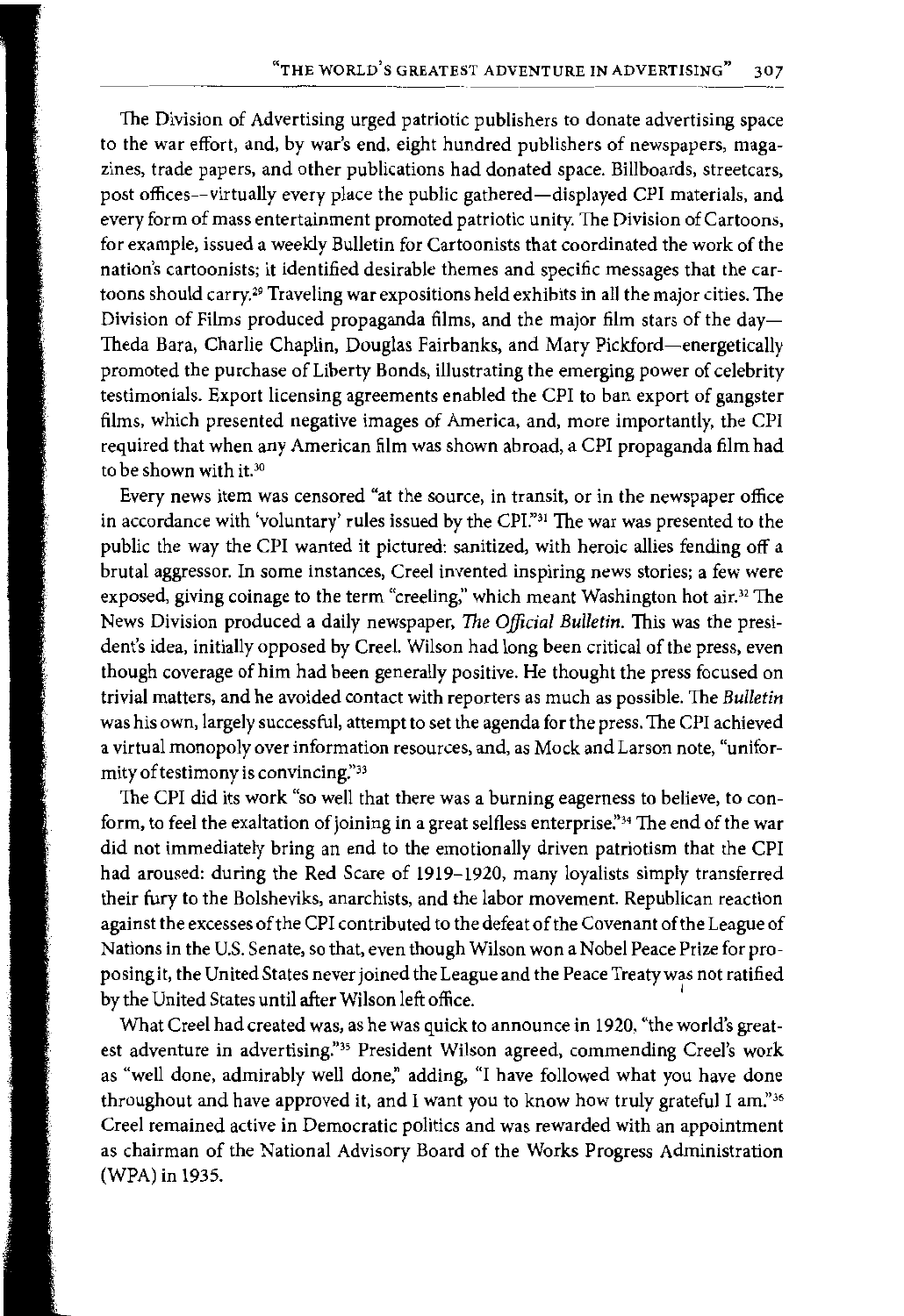## **WALTER LIPPMANN: PROPAGANDIST AND PROPAGANDA CRITIC**

By the time he was twenty-six, Walter Lippmann had published three books and had become a founding editor of The *New Republic,* and Theodore Roosevelt had proclaimed him to be "the most brilliant young man of his age in all of the United States."<sup>37</sup> Through The *New Republic,* he developed a relationship with Colonel House, the president's chief advisor. Shortly after the United States entered the war, Lippmann was appointed an assistant to Secretary of War Newton Baker; five months later, he was appointed to the Inquiry, the secret group that developed the U.S. terms for the Armistice, including Wilson's Fourteen Points; once that work was nearing completion, he was appointed a captain in the army's Military Intelligence Branch (MIB), and, four months later, he was appointed to Colonel House's staff in Paris to prepare for the treaty negotiations. Before the negotiations began, however, President Wilson decided to lead the peace delegation himself and replaced House with Secretary of State Robert Lansing. Lippmann's war service was complete at that point, and he returned home in December 1918.

After the war, he had a long, eventful, distinguished, and quite singular career as America's most influential journalist, public philosopher, author of ten major books, and advisor to every U.S. president from Theodore Roosevelt to Lyndon Johnson.38 He was offered chairs at Harvard and the University of Chicago, and the presidency of the University of North Carolina, but remained a journalist and author until his death in 1974. He received numerous honors, both at home and abroad, including knighthood in the French Legion of Honor.

Lippmann's brief career as an army propagandist started auspiciously but, in the end, consisted of writing leaflets urging German and Austrian soldiers to surrender. It began, however, with an appointment to serve as the American observer to the Inter-allied Propaganda Board conference in London, where he was also to act as an official representative of the Inquiry and as the unofficial ears of Colonel House. Lippmann took these assignments seriously and made inquiries with authorities in London and Paris about U.S. propaganda abroad. He learned that both British authorities and the American Embassy in Paris were very unhappy with Creel's propaganda work in Europe, complaining that the staff knew nothing about European journalism or politics. Lippmann reported his findings to House, who in turn reported them to the president Wilson was not pleased, but his ire was directed at Lippmann, not Creel. The president wrote Secretary of War Newton Baker, "I have a high opinion of Lippmann, but I am very jealous in the matter of propaganda .... I want to keep the matter of publicity in my own hands."39 He also instructed House that Lippmann was to ask no more questions about the CPI's work in Europe.

In addition to writing leaflets, Lippmann also interviewed German prisoners of war to assess the effects of propaganda on them, finding that few prisoners could articulate the causes of the war or German war aims. Struck by the fact that combatants were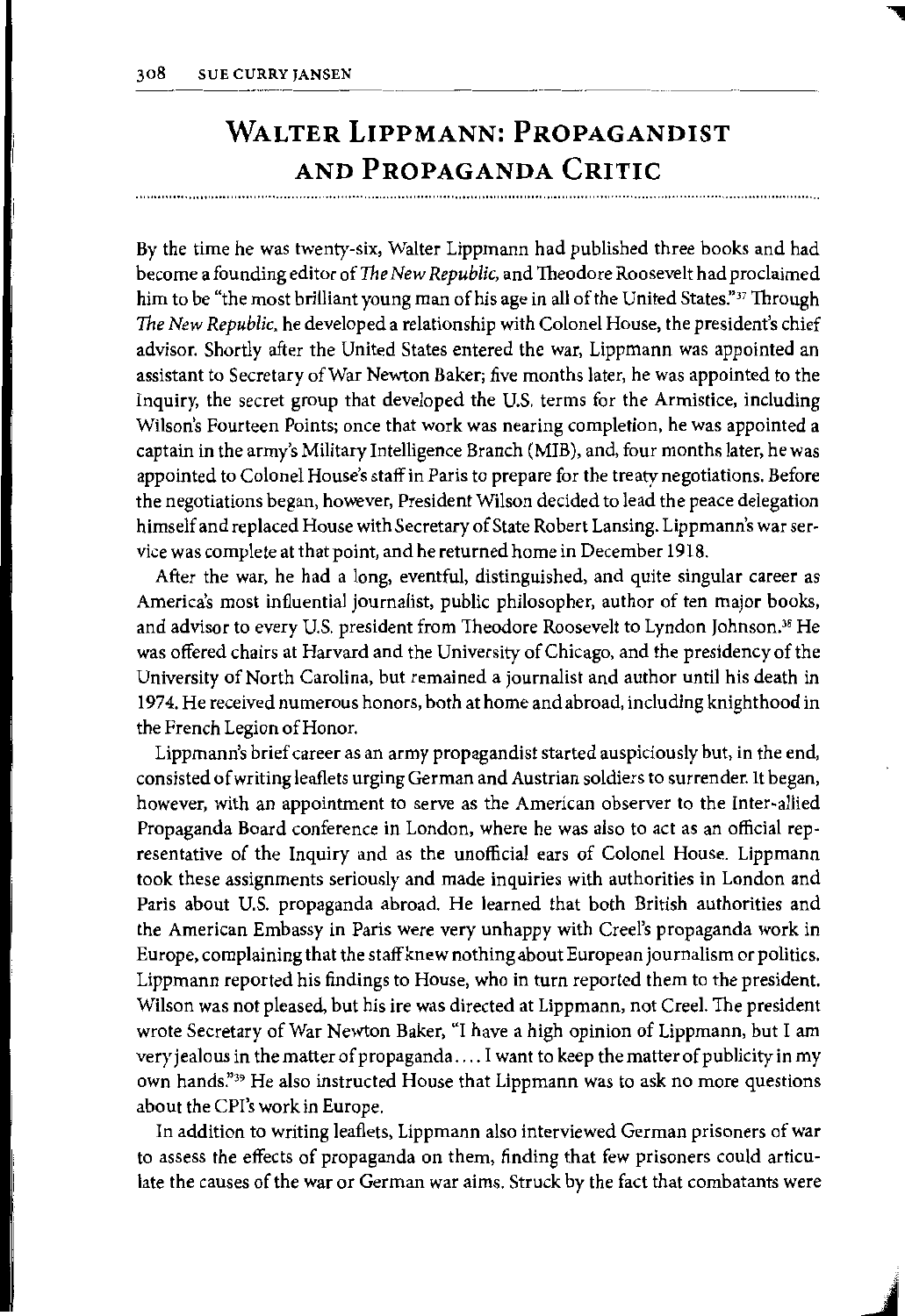willing to risk their lives for a cause they did not seem to understand, this experience was a significant source of Lippmann's interest in how people acquire information and form opinions about public affairs.40

Lippmann's judgment-and history's-is that the U.S. peace mission to Versailles, as well as the American reporters who covered the negotiations, performed poorly. The rigidly idealistic Wilson was no match for the realpolitiks of his British and French counterparts. Lippmann would spend the next several years trying to make sense of the carnage that sent more than I 00,000 American servicemen to their deaths in a war fought in the name of peace.

### **"IMPASSIONED NONSENSE"**

In 1955, Lippmann looked back at the war to end all wars and attributed the failure to develop a workable peace to the "impassioned nonsense" that made "public opinion so envenomed that the people would not countenance a workable peace."<sup>41</sup> Lippmann did, of course, bear some responsibility for the impassioned nonsense that he later condemned.

At Colonel House's request, he submitted a plan for a wartime "publicity bureau."<sup>42</sup> At least two other plans were submitted to the administration: one by President Wilson's former student, journalist David Lawrence; the other, also at House's request, by foreign correspondent Arthur Bullard. Nevertheless, George Creel would later claim that the CPI was entirely his idea.<sup>43</sup> It was, however, Bullard's ambitious plan to "electrify public opin*ion:'* described in his short book, *Mobilising America* (1917), that won the administration's favor. Evangelical in tone and intent, it became the model for the CPl.44 Lippmann submitted his plan on April 12, 1917, one day before the president created the CPI and appointed Creel chairman. Whatever Lippmann may have thought of Bullard's plan, Creel's appointment was a bitter disappointment. Lippmann had recommended that wartime censorship be put in the hands of people possessing "real democratic sympathy."<sup>45</sup>

As early as March 1919, Lippmann began to publicly express his concerns about wartime censorship and propaganda in articles in The *New Republic,* which were collected into a short book, The *Political Scene* (1919):

During this war the deliberate manufacture of opinion both for export and home consumption has reached the proportions of a major industrial operation. This is not the place, nor is it yet possible without breach of confidence to discuss international propaganda freely. But some day the technic must be investigated if the judgments of the people are to escape persistent exploitation. When the story is told, it will cover a range of subjects extending from legal censorship to the reptile press, from willful fabrication to the purchase of writers, from outright subsidy to the award of ribbons. It will include entertainment, and a vast amount of simulated snobbishness, and the right way of conducting sightseeing tours. The art of befuddlement engages able men and draws large appropriations.<sup>46</sup>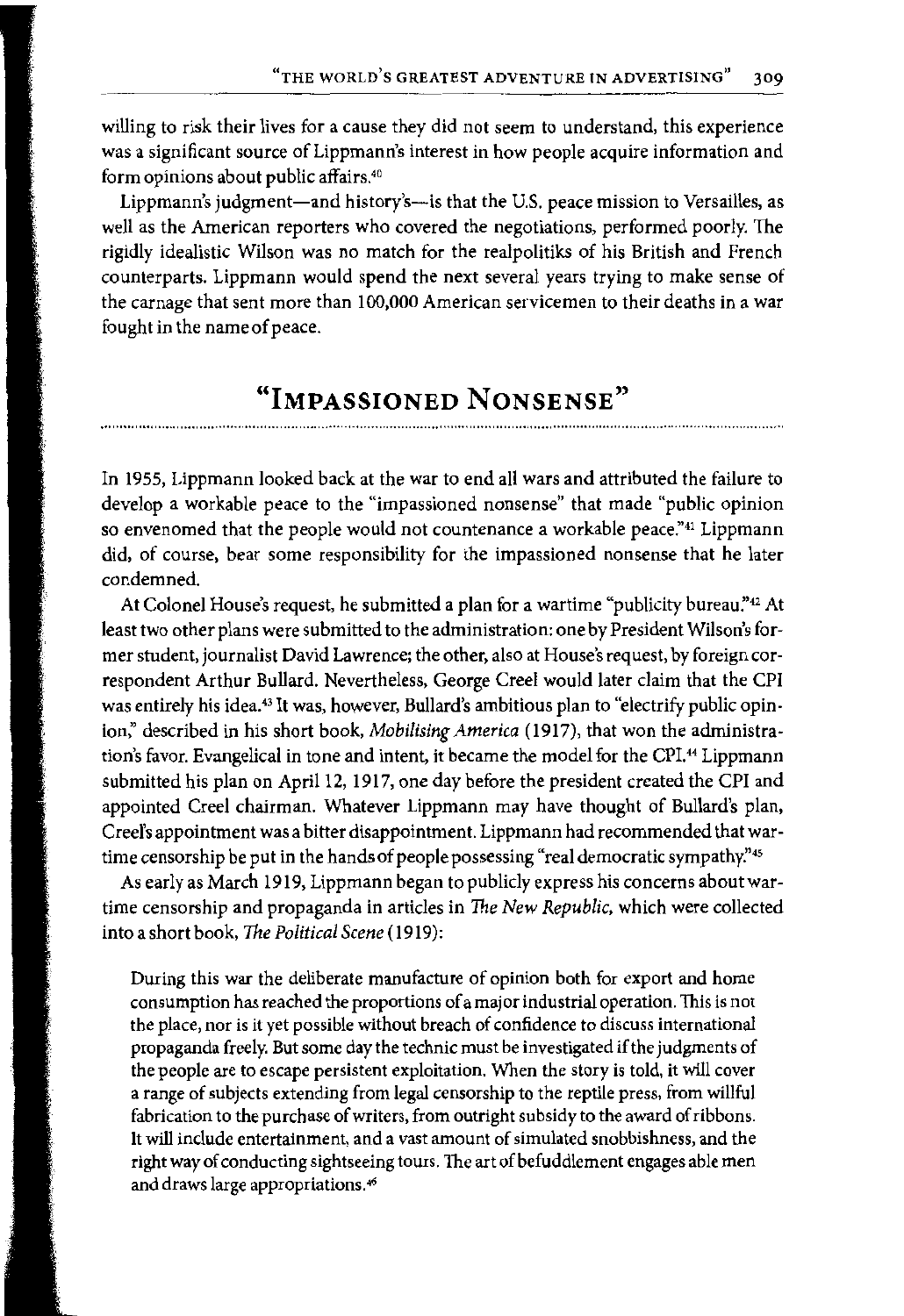By September 1919, however, Lippmann apparently felt free to speak out. In an article in *The New Republic,* he wrote, "One of the great calamities of our part in the war was the character of American propaganda in Europe." He continued with a pointed reference to Creel: "It was as if an imp had devised it to thwart every purpose Mr. Wilson was supposed to entertain. The general tone of it was one of unmitigated brag accompanied by unmitigated gullibility .... The outfit which was abroad 'selling the war to Europe' (the phrase is not my own) gave shell-shocked Europe to understand that a rich bumpkin had come to town with his pockets bulging and no desire except to please."47

Lippmann began his critical investigations of the "technic" of propaganda by focusing primarily on "the reptile press": those reporters, editors, and publishers who betray the trust that democratic theory places in them. In collaboration with Charles Merz, Lippmann conducted a pioneering study of the *New York Times* coverage of the Russian Revolution, which was remarkably sophisticated methodologically for the time: so much so that it was frequently cited by Charles Merriam, founder and first president of the Social Science Research Council, as an exemplar of the kind of empirical work social scientists might aspire to produce in the future.<sup>48</sup>

Merz had served in the military intelligence propaganda unit with Lippmann in France and was the Washington editor of *The New Republic.* He would later work with Lippmann again at the New York *World,* but he spent most of his career at the *New York Times.* "A Test of the News" was published as a special forty-two-page supplement of the *New Republic* in August 1920.

While working on the collaborative project with Merz, Lippmann also published two essays in the *Atlantic Monthly,* in 1919, on censorship, propaganda, and the news. He added an introductory essay and published them as *Liberty and the News* in 1920. The proximity of these two efforts is important because in "A Test" Lippmann and Merz were practicing the kind of work Lippmann advocated in *Liberty and the News:* testing the credibility of statements against facts, monitoring word usage for words "charged with emotion," applying rigorous logic and laws of probability, assessing the quantitative significance of facts, and exercising self-critical awareness of the limits of the available data. 49

These two projects focus on news production, assessing the quality of information supplied by the news system. Lippmann's *Public Opinion* would revisit and amplify many of the ideas developed in 1919-1920, but that book's original contribution would be its examination of news reception and the formation of public opinion.

### **"A TEST OF THE NEWS"**

"A Test" is more than twice as long as *Liberty*, but it is much easier for the reader, who is unfamiliar with Lippmann's other writings, to fully grasp because it is tightly focused methodologically and substantively. Lippmann and Merz analyze the *New York Times*  coverage of Russia from March 1917 to March 1920, more than a thousand issues of the newspaper, reviewing all of the news items (more than 3,000) about Russia. Lippmann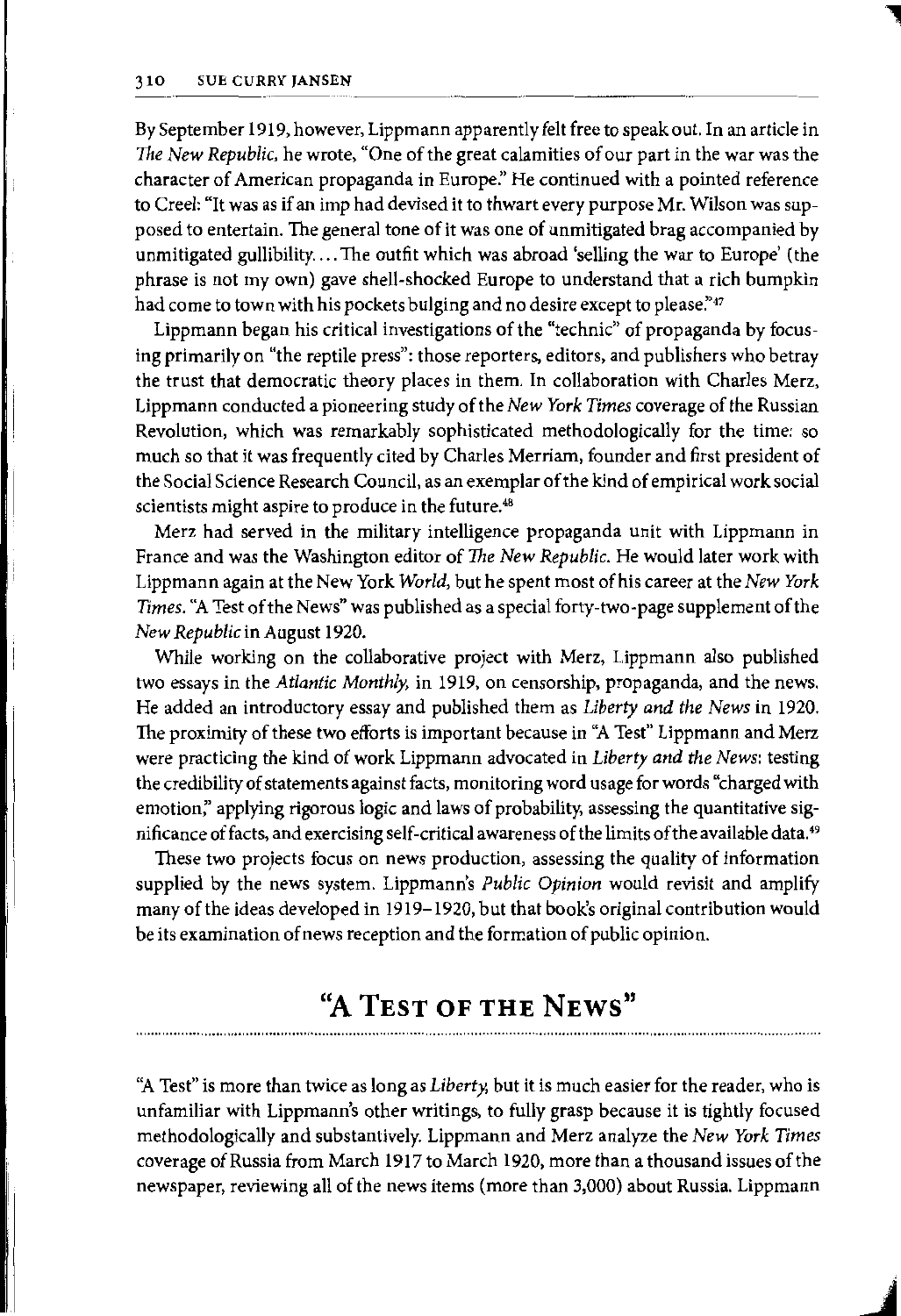and Merz selected the *Times* because they considered it "one of the really great newspapers of the world," with resources to independently cover international news.<sup>50</sup> They chose the Russian Revolution both "because of its intrinsic importance'' and because it "aroused the kind of passions which tests most seriously the objectivity of reporting."<sup>51</sup> The revolution occurred at a crucial point in the war, when the United States was considering entering the conflict, and it raised a critical question for the Allies: would Russia continue to fight the Germans on the eastern front?

Lippmann and Merz make it clear that they had no illusions that any definitive account of the Russian Revolution exists or is ever likely to exist and that they make no attempt to "contrast the news accounts with any other account which pretends to be the 'real truth' or the 'true *truth: "52* Rather, the reliability of the news is tested agaihst a few "definite and reliable events about which there is no dispute;' including that the offensive of the Russian army under the Kerensky government in July 1917 was a failure; that the provisional government was overthrown by the Soviets in November 1917; that the Soviets made a separate peace with Germany in March 1918; that the campaigns of Kolchak, Denikin, and Yudenitch failed; and that the Soviet government remained in power in March 1920.53

Lippmann maintained that the function of the news is to "allow mankind to live successfully toward the future."<sup>54</sup> Consistent with this premise, the only question "A Test" asked was "whether the reader of the news was given a picture of various phases of the revolution which survived the test of events, or whether he was misled into believing that the outcome of events would be radically different from the actual outcome."<sup>55</sup> Lippmann and Merz eliminated issues such as the question of atrocities and discussions of the virtues and defects of the Soviet system from their sample because "disinterested observers furnish contradictory accounts."<sup>56</sup> Under such circumstances, they contend no newspaper can be expected to produce reliable accounts. They focus on news items, not editorials, although they found that the wall that supposedly separated news and editorials was routinely breached in the *Times* coverage of Russia.

Lippmann and Merz offer both qualitative and quantitative analyses of their data. For example, on the important question of whether the Soviet government would last, they show that the *Times* consistently misled its readers with "false news."<sup>57</sup> At the conclusion of the study, Soviet rule had lasted for twenty-nine months, yet, throughout that period, the *Times* reported that "the Soviets are about to collapse, or have collapsed, or will collapse within a few weeks."<sup>58</sup> Lippmann and Merz found that the claim that the Soviet regime could not last was "one of the most insistent of all themes in the news of Russia." Between November 1917 and November 1919, they found ninety-one articles "explicitly reporting" an "early break up" of the Soviet system. <sup>59</sup>

They point out that, at times during this period, the dangers of"the Red Peril momentarily overshadows the conception of Soviet power as an institution verging on collapse," but the recurring major theme is "Soviet impermanency."<sup>60</sup> For each category and subcategory of news reports that Lippmann and Merz examine, they provide similar quantitative analysis of the themes of news items, but they also attend to the use of loaded words like "Red Peril;' especially when they appear in captions.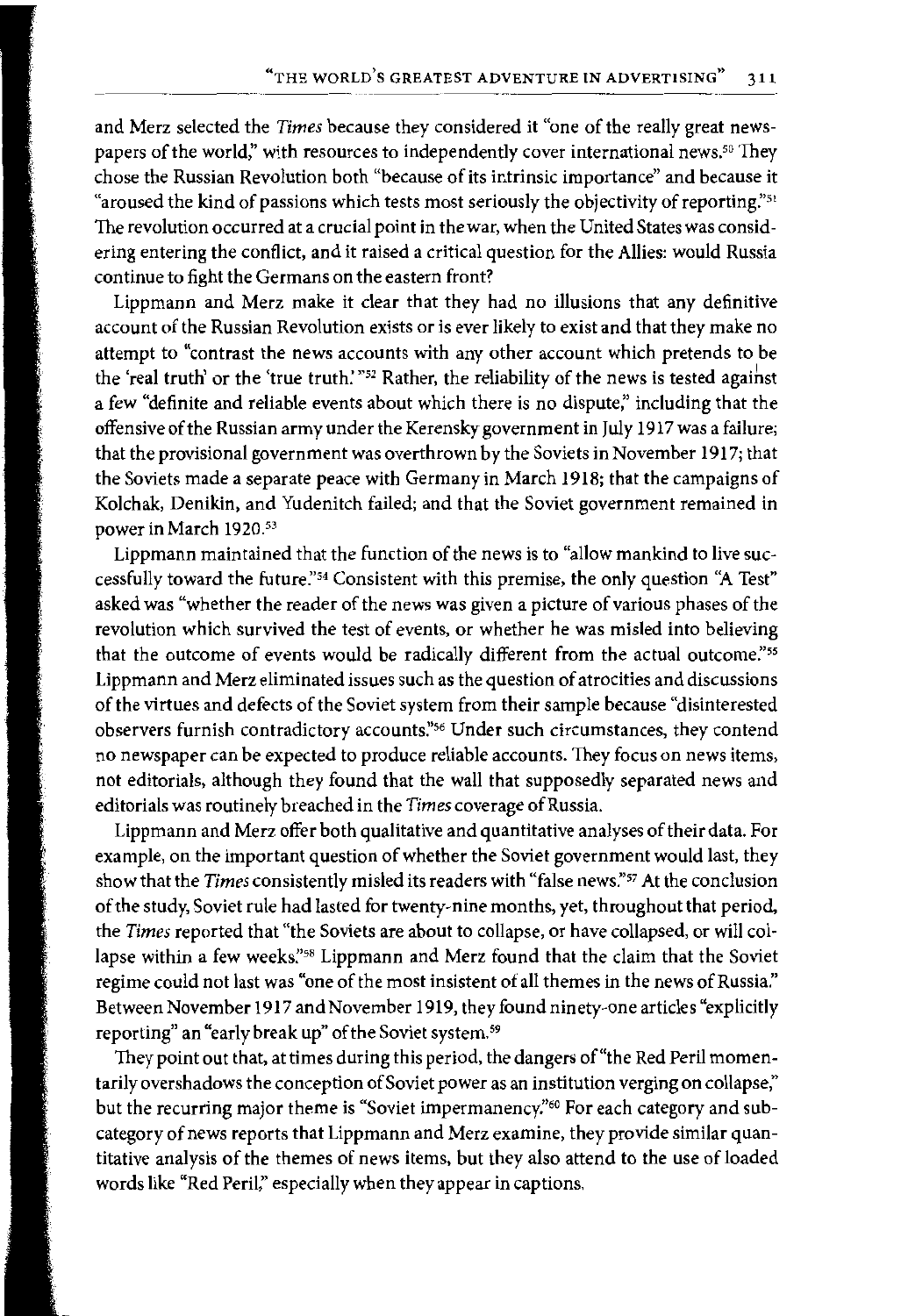IJ,

The overall conclusion is that the news was "dominated by the hopes of the men who composed the news organization:' It was "a case of seeing not what was, but what men wished to see."<sup>61</sup> Lippmann and Merz contend that "the chief censor and the chief propagandist were hope and fear in the minds of the reporters and editors."<sup>62</sup> They wanted to win the war and see bolshevism defeated; this led them to tamely submit to the external censorship imposed during the war and to continue to generate anti-Soviet propaganda after the CPI was abolished

Lippmann and Merz identify some of the practices that contributed to the *Times* failure to pass the severe "test of the news" that the Russian Revolution posed. The *Times*  was seriously misled by reliance on official sources of information, whether governments, circles around governments, or leaders of political movements. Use of anonymous sources also produced unreliable information. Some correspondents proved totally untrustworthy because they became partisans of various causes. The "time honored tradition" of protecting the news against editorials broke down as "the Russian policy of the editors of the *Times* profoundly and crassly influenced the news columns:' The news, both in emphasis and choice of captions, represented a "blatant intrusion of an editorial bias."63

If a great newspaper like the *Times* failed so miserably under pressures of internal and external censorship and propaganda, Lippmann and Merz reasoned, then lesser papers probably performed much worse. Lippmann and Merz called for fundamental reforms, appealing to the newspaper guild to impose codes of honor comparable to those that law and medical societies use to regulate their members' conduct. They also urged citizens' groups to monitor and criticize the press and to become centers of resistance to abuses of the information system.

"A Test" was a far more effective indictment of the CPI than Lippmann's polemics against Creel, however well warranted they may have been. Both in ambition and execution, it remains a very impressive piece of research. Reviewing "A Test" in 2002, communication researcher Hanno Hardt maintained that "the work remains an extraordinary study, even by today's standards."<sup>64</sup>

According to sources close to Merz, "A Test" brought "epochal results. *The Times* acted vigorously" to change its reporting system and, in doing so, "led a nationwide improvement in international reporting."65 Merz was in a position to know, as he was hired as an editorial writer by the *Times* in 1931 and served as editor of the editorial page from 1938 until he retired in 1961.

Yet, as we know, the *Times* failed the test of news again in another situation that "aroused the passions": the run-up to the 2003 U.S. invasion of Iraq. In a May 2004 editorial, the *Times* reviewed that coverage and acknowledged its "lack of rigorous coverage" and its reliance on faulty sources—Iraqi exiles eager for regime change.<sup>66</sup> Three months later, Americas other elite national newspaper, the *Washington Post* followed suit with its own acknowledgment of its failures to adequately cover the run-up to the war and to challenge questionable information about weapons of mass destruction provided by official sources.<sup>67</sup> These failures were amplified by the fact that many newspapers throughout the nation relied on syndicated news services of these papers, especially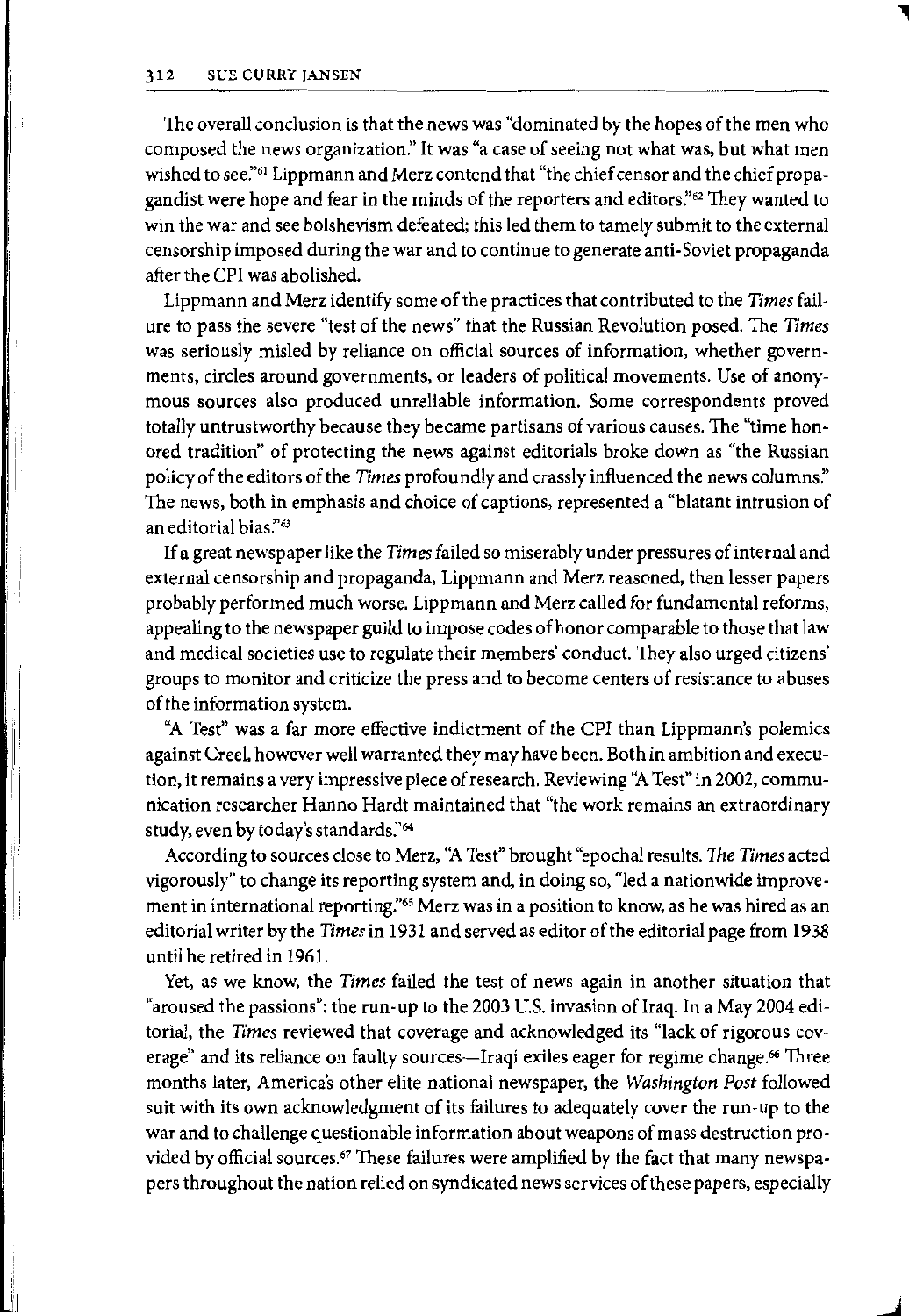the *Times.* In our time, unlike Lippmann's, however, most Americans get most of their news from television, not newspapers. If newspapers performed poorly, it is fair to say that television did much worse. CNN's top war correspondent, Christiane Amanpour, admitted that CNN practiced self-censorship during the Iraq War: "the press was muzzled," she said, "and I think the press self-muzzled." She continued, "Certainly television and, perhaps, to a certain extent, my station was intimidated by the administration and its foot soldiers at Fox *News:'* Amanpour maintained that, on the question of weapons of mass destruction, "it looks like this was disinformation at the highest levels."<sup>68</sup> Numerous studies are now available of the propaganda campaigns undertaken by the Bush administration and by the U.S. military to promote the wars in Afghanistan and lraq.69 The CPI relied largely on patriotic volunteers to do its work; today, however, the U.S. government outsources that work to global public relations companies and other **private contractors who are paid lucrative retainers.70** 

#### **LIBERTY AND THE NEWS**

*Liberty and the News* is a small book with very large implications. Any attempt to summarize it, including this one, is destined to fail to fully probe its depths, which is why it rightly deserves to be considered a classic. But because I argue that interpretations of Lippmann's argument have suffered almost as greatly in the hands of his admirers as his detractors, summary is necessary to establish that we share relatively similar points of departure. Wherever possible, the summary is presented in Lippmann's own words.

Lippmann maintains that, when the press mobilized for war, it abdicated its primary responsibility: to report the facts and tell the truth. The mobilization of the news system did not end with the Armistice: since the war, "the manufacture of consent" has become "an unregulated private enterprise."<sup>71</sup> That is, the war demonstrated the propagandizing power of the press and publishers are now using that power to advance their own interests. The work of reporters is "confused with the work of preachers, revivalists, prophets, and agitators."72 At a time when citizens have to deal with more complex questions than ever before, the news system is failing them. This failure has produced a crisis of democracy, which is also a crisis of journalism because, in a democracy, channels for the dissemination of news should be "common carriers." When those who control these channels use them to advance their own views, "democracy is unworkable. Public opinion is blockaded."73 The newspaper is "the bible of democracy, the book out of which a people determines its conduct."<sup>74</sup> Therefore, the "task of selecting and ordering ... news is one of the truly sacred and priestly offices in a democracy ... the power to determine each day what shall seem important and what shall be neglected is a power unlike any that has been exercised since the Pope lost his hold on the secular mind."75 Lippmann offers tentative suggestions for reform that are intended to make journalism worthy of its high calling but surrounds these recommendations with many qualifiers. They include "making the validity of the news our ideal"; ensuring "as impartial an investigation of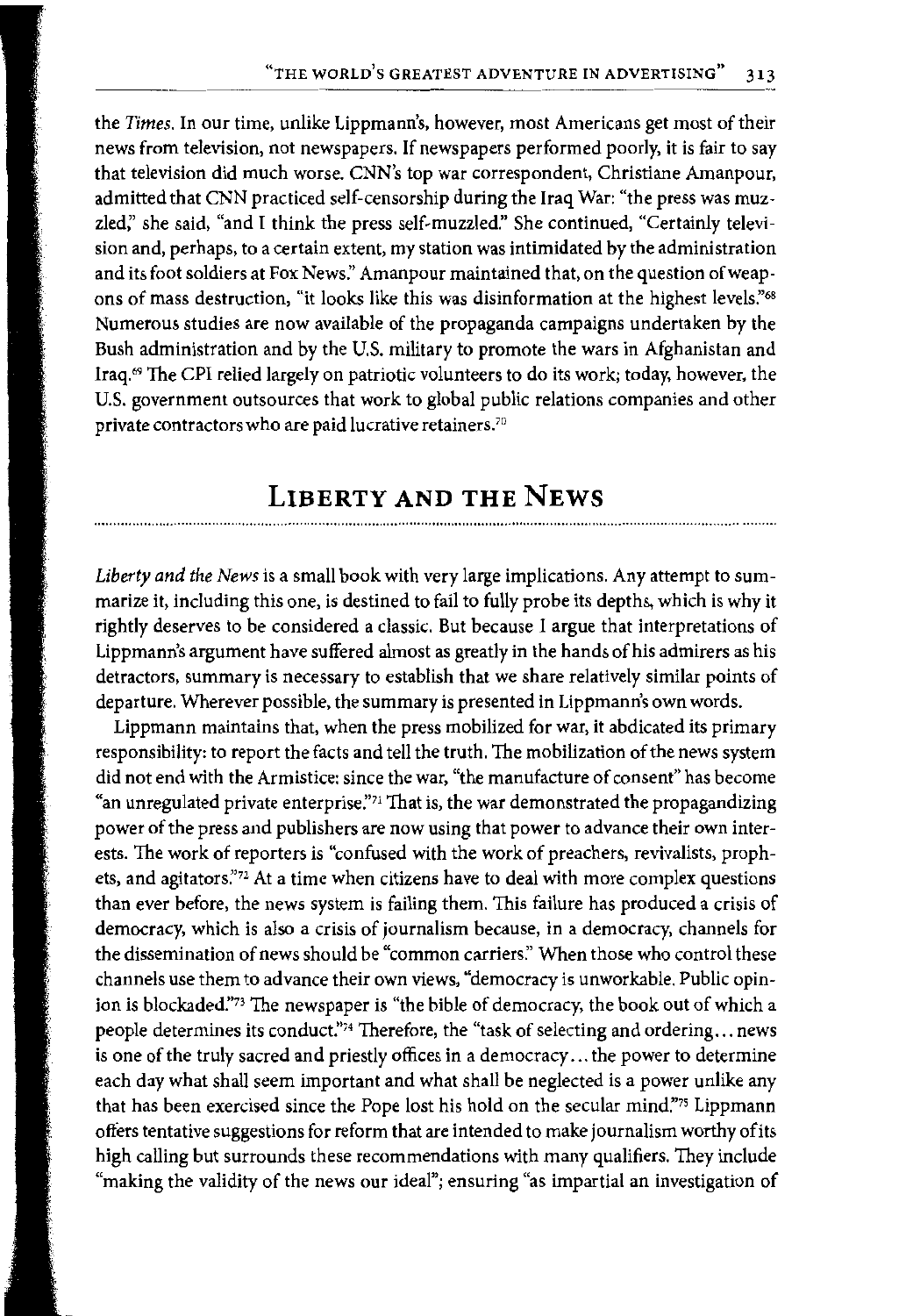:  $\mathbf{i}$ 

II

facts as humanly possible"; documenting every article and making false documentation illegal; publishing the names of all staff members to ensure accountability; retracting any false reports quickly; establishing courts of honor in which publishers would be required to appear if they published reports that injured someone through misrepresentation; and supporting the development of an independent journalism that can set a higher standard for the commercial press, better education for reporters, and more public recognition of the important role journalists play in a democracy.76 The goal is "disinterested" reporting: the journalist should serve "no cause, no matter how good."77 Lippmann acknowledges he is offering "a counsel of perfection," given the present state of knowledge.<sup>78</sup> To advance that knowledge, he recommends creating "political observatories": independent research centers, institutes, and university research facilities that can assist in the difficult task of separating "fact" from "opinion" because, in a democracy based on public opinion, "liberty is not so much permission as it is the construction of a system of information increasingly independent of opinion:'79 Lippmann begins the last sentence of the book by claiming, "We shall advance when we have learned humility ... "80

*Liberty and the News* has been lauded as a seminal contribution to journalism studies. Some of the reforms Lippmann recommended have become standard practice in newsrooms. Yet, what most journalists and journalism educators, presumably Lippmann's target audience, take away from the book represents, at best, a partial reading, in both senses of the word, if not a misreading of his message. They reduce Lippmann's complex argument to facile advocacy for what media critics call the "professional ideology" or "strategic ritual" of journalistic objectivity.81 In doing so, journalism ignores Lippmann's warning that there is "no panacea" for the problems that he diagnoses, as well as his counsel that the appropriate journalistic ethos is humility, given that "news comes from a distance; it comes helter-skelter, in inconceivable confusion; it deals with matters that are not easily understood; it arrives and is assimilated by busy and tired people, who must take what is given to them."<sup>82</sup> In short, it is "complex and slippery."<sup>83</sup> Conversely, most apologists for journalistic objectivity present that construct as a panacea, a cure-all secured in naive realism, which they assert with an authority that borders on hubris.

Journalistic objectivity offers no significant protection against the "manufacture of consent" by those who control the common carriers of the information. Recent history testifies to that. The professional ideology of journalistic objectivity is actually part of "the fighting apparatus" of journalism.<sup>84</sup> It functions as a defense of what Lippmann called "plebiscite autocracy or government by newspapers," which was the source of the "crisis in journalism" that his argument was intended to expose and oppose.85 Journalistic objectivity is power-knowledge designed to protect the interests of the news industry by deflecting criticism as, for example, when Rupert Murdoch's News Corp cynically deploys the slogan "fair and balanced" to describe Fox News, which has long had close ties to the Republican Party. For the reporter on the beat, journalistic objectivity is, at best, a useful fiction that partially represses the potentially paralyzing epistemological dilemma Lippmann identified. This fiction is, however, also a primary source of the cynicism that corrupts journalism: the "cynicism of the trade," which Lippmann claims, "needs to be abandoned."<sup>86</sup>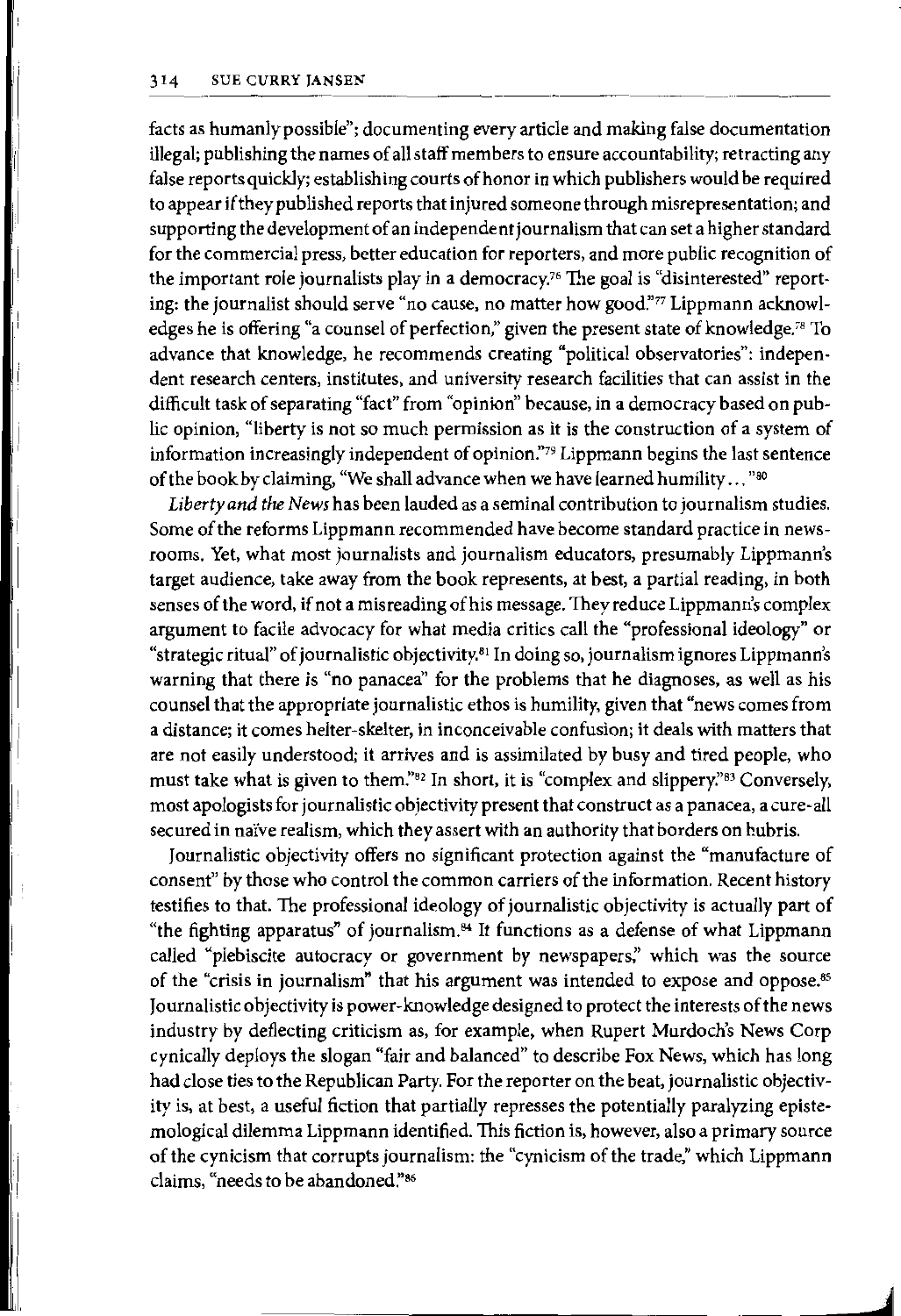Lippmann was no naive realist. *Liberty and the News* is actually an argument against that philosophical stance. Lippmann's approach to observation, method, truth-telling, and science is grounded in pragmatism and humanism.<sup>87</sup> He makes this clear in a crucially important but frequently overlooked passage where he asserts that, in a world where divine providence has lost its authority, *"men are critically aware of how their pur*poses are special to their age, their locality, their interests, and their limited knowledge."<sup>88</sup> For Lippmann, then, human purpose and knowledge are social constructs. He may be unduly optimistic in estimating how deeply critical awareness has penetrated the American psyche, but that optimism was widely shared by humanistic philosophers and social scientists when Lippmann wrote these words.

Lippmann affirms the social genesis of knowledge and is particularly attentive to the social constraints, processes, and structures that influence news production. As a pragmatist, he recognizes that news is made, not discovered: that it is selected and constructed from the raw material that enters the newsroom, "an incredible medley of fact, propaganda, rumor, suspicion, clues, hopes, and fears."89 Even when a reporter directly witnesses an event, Lippmann points out that it is always from some vantage point: the reporter's report is "perspectival," to borrow a term from the social theorist Karl Mannheim, a near contemporary of Lippmann, who offered a similar account of the sociology of knowledge.90 It should be noted that, since arrogance and elitism are often ascribed to Lippmann, when he described the limits of human knowledge and counseled humility, he always included himself within the circle of the limited in need of humility.

Because the material that editors have to work with is so fraught with uncertainty, they exercise a grave responsibility in determining which "perspectives" will become news. This is why Lippmann ascribes such an elevated status to the gatekeepers of the news system: why he claims that "selecting and ordering news is one of the truly sacred tasks in democracy."<sup>91</sup> He recognizes that there are no unmediated reports of events. The standards that editors use to assess the credibility of reports are social and provisional. Yet, the trust democratic theory places in these gatekeepers borders on the suprahuman. This is a conundrum that would continue to vex Lippmann in *Public Opinion* ( 1922) and *The Phantom Public* (1925).

To read Lippmann without reference to the pragmatic philosophical groundings on which his argument rests is to miss the heart of the matter: the problem of liberty. Such readings render the second chapter, "What Modern Liberty Means;' largely superfluous. Here, Lippmann examines the rationales for the universalistic claims of two classic and one (then) contemporary defenses of free expression, the treatises of John Milton, John Stuart Mill, and Bertrand Russell. Lippmann finds all of these defenses deficient because each contains a "weasel clause;' which restricts some form of expression that the author finds objectionable. For Milton, it is Catholicism; for Mill, it is expression that threatens social order; and for Russell, it is "possessive impulses."<sup>92</sup> Lippmann concludes: "Liberty is to be permitted where differences are of no great moment." When people feel safe, "heresy is cultivated as the spice of life," but in times of war or revolution, when people feel threatened, liberty disappears.<sup>93</sup>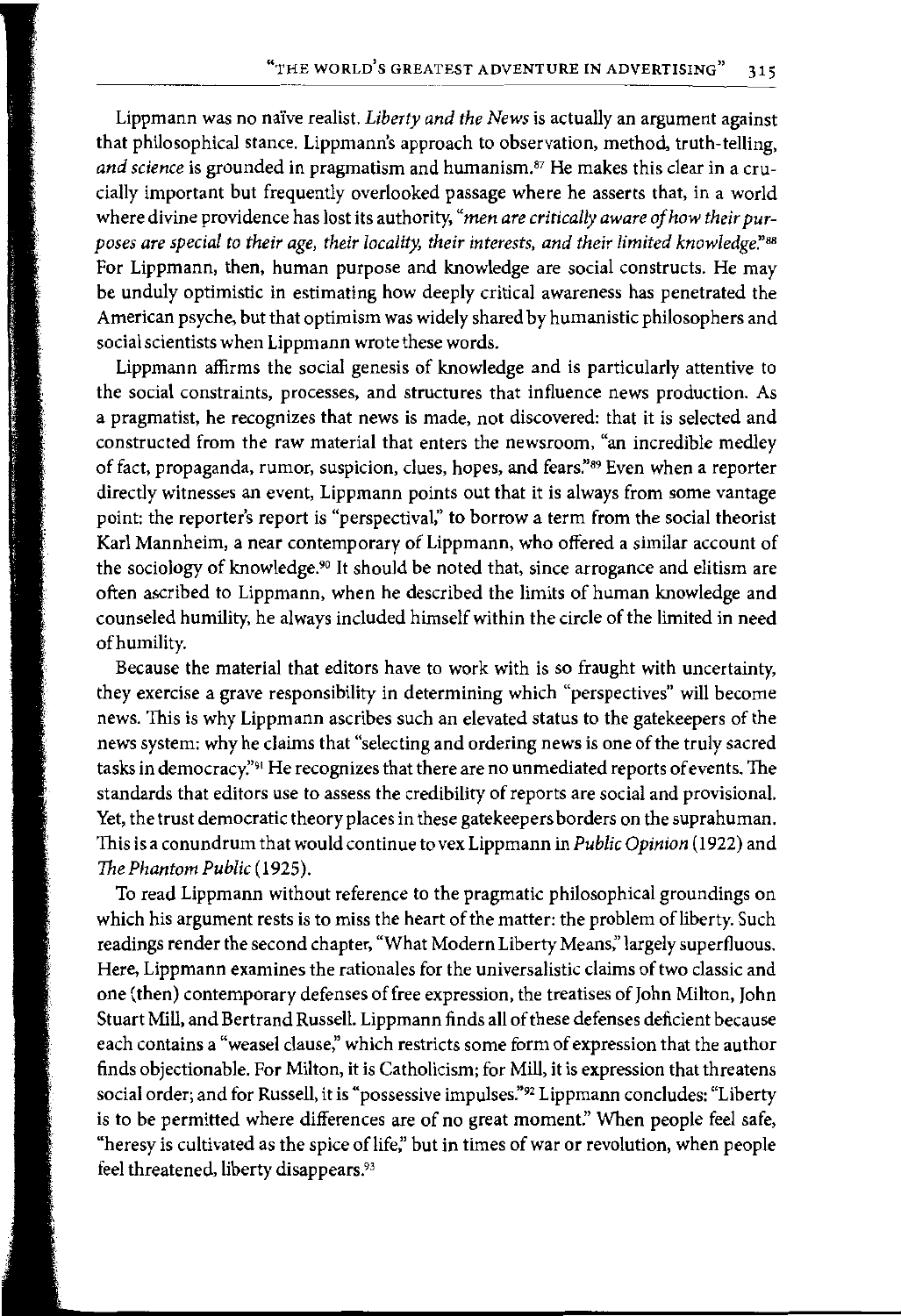None of these great theories of liberty provided any protection against the censorship and propaganda of the Great War, and, Lippmann maintains, they cannot protect American democracy in the future. He establishes that liberty is not secured by any universal principle. It is social and provisional: a contingent value. It is liberty for something: to secure some socially valued purpose.

As he conceives it in *Liberty and the News,* that purpose, in a democracy based upon public opinion, is "furnishing of a healthy environment in which human judgment and inquiry can most successfully organize human life."<sup>94</sup> Conversely he warns, "There can be no liberty for a community which lacks the information by which to detect lies."95 That is why he calls for the creation of some reasonably transparent standards for assessing the credibility of statements about public affairs to provide reporters and editors with guidelines for deciding what to classify as "fact" and what to treat as "opinion," so that they can be held publicly accountable when they knowingly lie. Yet he is aware that identifying such standards poses a philosophical problem that journalists cannot solve. This is why he calls for the creation of political observatories and expresses the hope that, in the future, scholars might develop "an organon of news reporting."<sup>96</sup> In the meantime, he advises personal courage: "willingness to be fired rather than write what you do not believe."97

The term "fact" remains problematic in Lippmann's formulation; in practice, he seems to apply it, without significant qualifiers, to events like sports, elections, the speed of transatlantic flights, where there are unambiguous outcomes, but it gets murkier elsewhere in his text. Like many other writers who struggle with this problem, he finds it easier to identify lies than to establish firmaments for truth. Conversely, Lippmann's use of the terms "objective" and "objectivity" is actually fairly straightforward in ''A Test of the News" and *Liberty and the News.* Objective means external to the reporter: evidence that exists outside of the head of a reporter or eyewitness. Objectivity refers to a nonpartisan or "disinterested" approach to knowledge: not representing any organized "interest," political party, corporation, union, religion, or the like. His later uses of this term would not, however, be as straightforward or consistent.<sup>98</sup> Lippmann frequently acknowledged his own inconsistencies, explaining that as he learned more or confronted new problems, he sought to correct past errors in his thinking." But in these two early works, Lippmann's concept of objectivity is social, based on consensus: in ''A Test of the News," for example, the reliability of the news is tested against a few "definite and reliable events about which there is no dispute."<sup>100</sup> Lippmann remains a pragmatist here: news, like other forms of knowledge, is social and provisional; "truth'' is communitarian, Peircean, a normative standard worth pursuing. 101 As pieces of the puzzle are put in place over time, a fuller picture appears. In other words, "truth" is a work in progress.

Lippmann was profoundly aware of the roles emotion and irrationality play in human thought; as he noted in *A Preface to Politics* (1913): "all the light and shadow of sentiment and passion play even about the syllogism." 102 He recognized that human thought is an inseparable mix of reason, impulse, dreams, myths, hopes, fears, and stereotypes. He had few illusions about the human capacity to achieve "real truth," "true truth," or complete objectivity about public affairs, as he would demonstrate more conclusively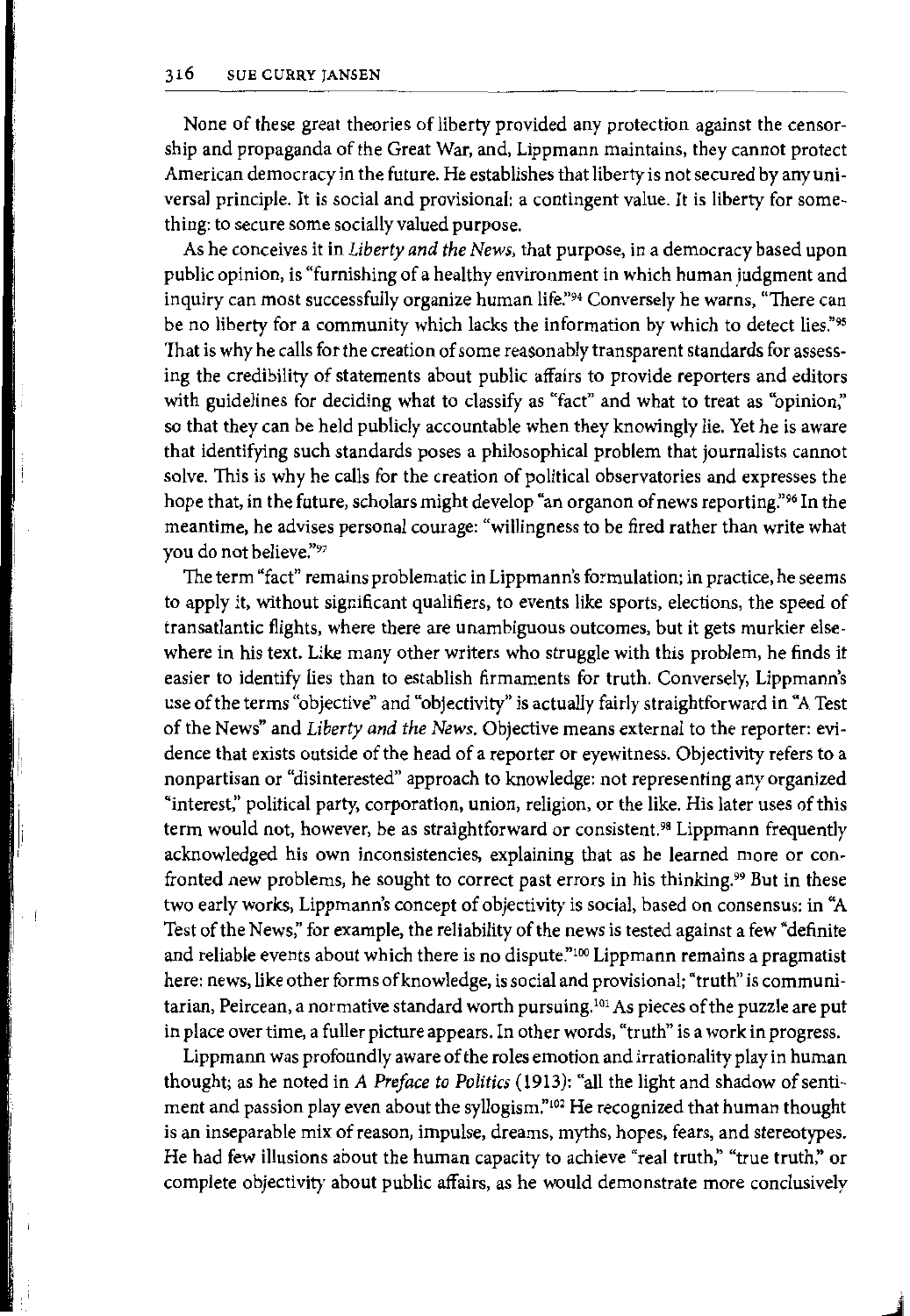in *Public Opinion* and *The Phantom Public.* Historian John Patrick Diggins is right in asserting that Lippmann anticipated the problem of postmodernism. 103 Much of the misinterpretation of his work is a result of its reception by moderns.

In *Liberty and the News,* Lippmann does not formally spell out the triadic relationship, which he later develops to explain how people make sense of events and react to them, but the elements of the theory are there: a person (1) observes the scene of an action, (2) forms a picture of that action in her mind, and (3) responds to the picture rather than to the action itself.

According to Lippmann, propagandists try to rig the sense-making processes by manufacturing "pseudo-environments" and inserting them into step 2 of the process to manipulate the pictures people form in their heads: in his words, "propagandists and censors put a painted screen where there should be a window to the world."104 The task of the news editor, who meets the challenge of democracy, as Lippmann conceived it in 1919-1920, is to apply the best available standards of credibility to identify propaganda and eliminate it from the news flow. That is, the competent editor increases the probability that the reader sees more window than screen. Lippmann has no Faustian illusion about the possibility of ever producing fully transparent windows to the world. At best, what may emerge is" *construction of a system of information increasingly independent of opinion:'* It should be strongly emphasized that this is also Lippmann's definition of "liberty" appropriate to a democracy based upon public opinion. <sup>105</sup>

Although *Liberty and the News* may be open to multiple good-faith interpretations, no serious reader of the book can justly claim that it is antidemocratic-that Lippmann is advocating rather than opposing the manufacture of consent by governments or private interests or that Lippmann is calling for governance by the experts who would staff his political observatories. Yet all of these views have been imputed to Lippmann by critics and even some apparent admirers of his work. Reading Lippmann's diagnosis as prescriptive rather than descriptive, they have inverted and perverted his argument against censorship and propaganda. In 1955, Lippmann himself affirmed, "I am a liberal democrat and have no wish to disenfranchise my fellow citizens."106

"A Test" and *Liberty* are attempts to rescue and restore American democracy by identifying and providing strategies for coping with its fundamental weakness: that liberty does not rest on a secure foundation. Throughout his life, Lippmann continued to seek firmer grounds for legitimating American democracy and to advocate for educational reforms that he believed could better prepare Americans to exercise their civic duties because, as he warned in *Liberty,* to deny the educability of"the mass of men" is to deny democracy and "to seek salvation in dictatorship."<sup>107</sup>

Nearly a century has passed since Lippmann diagnosed the twin crises of democracy. These crises not only remain unresolved, but they have been compounded by subsequent developments. Information has been liquefied and more fully commodified, its instantaneous electronic transfer has integrated the global economy, digital and satellite communications have vastly expanded the reach of both governmental and private propagandists, a handful of enormous international communication conglomerates now control most of the world's media, the business models of newspaper and book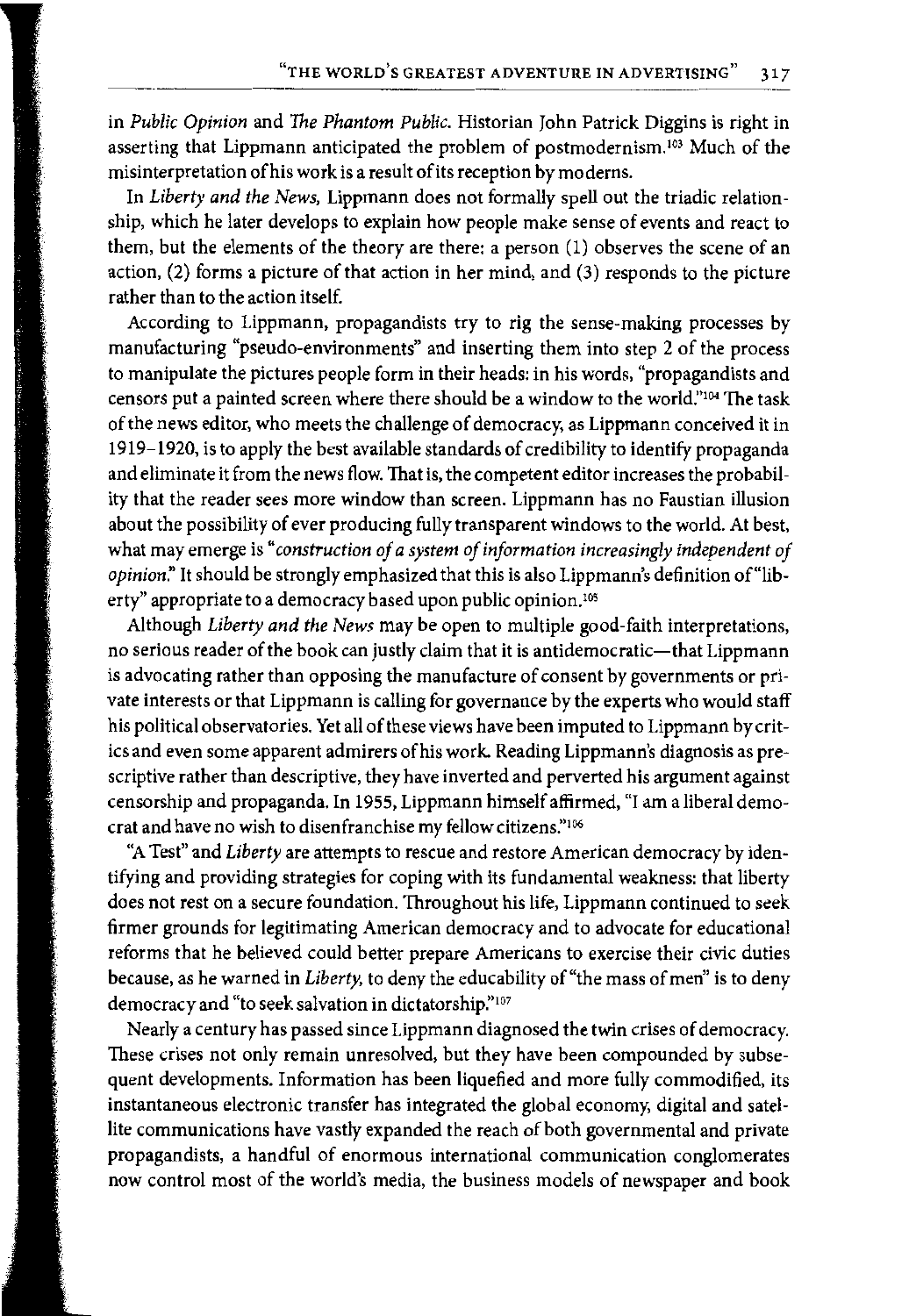publishers have collapsed, and the spectacular growth of the global public relations industry has exceeded even Edward Bernays's wildest dreams. Where George Creel depended largely on patriotic volunteers to staff the CPI, today the United States outsources most of its propaganda and many of its public diplomacy initiatives to private contractors. These structural shifts have changed both liberty and the news.

For Lippmann, the rationale for liberty was to achieve some *socially* valued purpose. Tensions between the public good and private gain, democracy and capitalism, have been a hallmark of the American system almost from its inception.<sup>108</sup> However, the rise of neoliberalism in the 1980s stripped liberty of most of its social constituents and redeployed a leaner and meaner version of the idea: one that reduced liberty solely to an engine of economics—a move that even Adam Smith had not sanctioned.<sup>109</sup> That is, neoliberals reconceived market freedom as the source of all other freedoms. In the realm of information, market fundamentalism supports what Ivan Illich described as a new enclosure movement: an enclosure of the cultural commons, which reduces **humans to economic units and consumers ofinformation. <sup>110</sup>**

Commenting on a 2007 edition of *Liberty and the News,* one pundit contended that ninety years after Lippmann's critique of media complicity in censorship and propaganda, "we're back at ground zero."<sup>111</sup> Much has changed, but Lippmann's diagnosis of the problems of media and democracy remains as relevant, even urgent, as it was in 1919-1920. Moreover, his staunch conviction that people, not markets, are the sources oflegitimacy in a democracy should remind us of how much we have already conceded. Although Lippmann warned that there are no panaceas, he also demonstrated that a robust democracy requires free and open access to its cultural commons.

#### **NOTES**

- 1. Walter Lippmann, *Liberty and the News* (New Brunswick, NJ: Transaction Publishers, 1995, original 1920), 86.
- 2. Edward L. Bernays, *Biography of an Idea: Memoirs of Public Relations Counsel Edward*  L. *Bernays* (New York: Simon and Schuster, 1965), 205.
- 3. Lippmann's wording was from a memorandum that Wilson's chief advisor Colonel House **asked him to write, which summarized the points in terms of their practical implications**  for the Allies. Lippmann delegated summarizing the last point, on the League of Nations, to respected journalist and Lippmann's future boss at the New York *World,* Frank Cobb.
- 4. Walter Lippmann, *Public Opinion* (New York: Simon and Schuster, 1997, original 1922), 10.
- 5. The phrase has been used in both singular and plural forms "war to end all war" and "war to end all wars;' with the plural version of more recent currency than the singular. Long attributed to Wilson by historians, a recent Wilson biographer, John Milton Cooper, Jr., casts doubt on whether Wilson actually ever uttered the phrase. It may have originally been **used in newspaper accounts of Wilson's April 2, i917, speech declaring war on Germany.**  It is not in the speech itself. The broad attribution of the term to Wilson may actually have been a triumph for British propaganda, which had targeted American neutrality aggressively. According to Cooper, British Prime Minister David Lloyd George actually popularized the phrase. See Cooper, *Woodrow Wilson: A Biography* (New York: Random

**'**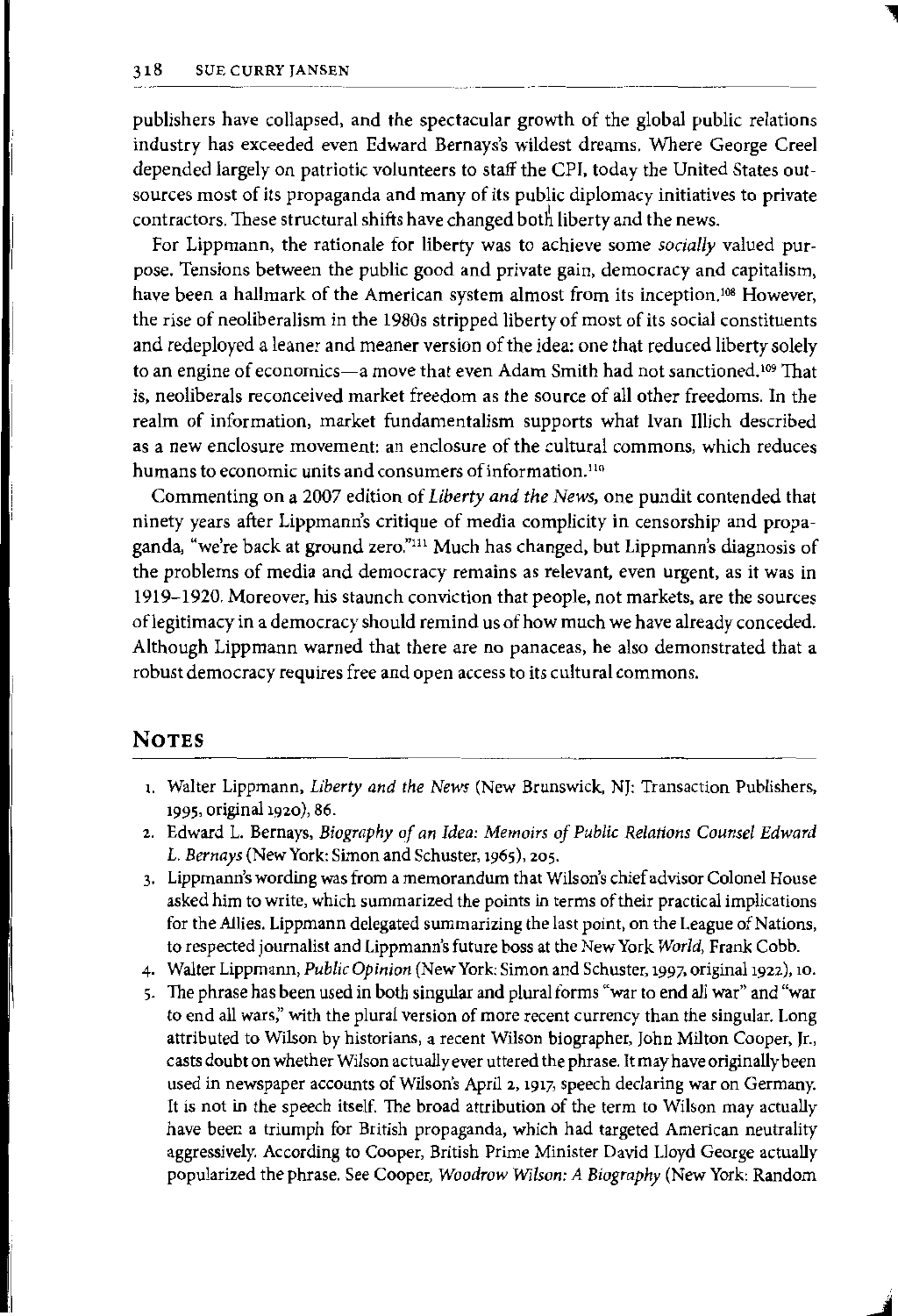House, 2009). However, according to Northrup Frye, H. G. Wells was its author. In 1914, Wells published *The War That Will End War;* and, in 1934, Wells told *Liberty Magazine,*  "! launched the phrase 'The War to End War' and that was not the least of my crimes:' "Northrup Frye on Modern Culture;' in Jan Gorek (ed.), *Collected Works of Northrup Frye,*  v. 11 (Toronto: University of Toronto Press, 2003), 363, n. 5.

- 6. Robert Jackall and Janice N. Hirota report this is the way most of the leaders of the CPI actually referred to the CPI "without embarrassment, at least in private." See Jackall and **Hirota, "America's First Propaganda Ministry: The Committee on Public Information**  during the Great War;' in Jackall and Hirota (eds.), *Propaganda* (London: Palgrave, 1994), 158.
- 7. Creel was never found guilty of any wrongdoing.
- 8. George Creel, *How We Advertised America* (New York: Harper and Brothers), 1920.
- 9. Jackall and Hirota, "America's First Propaganda Ministry." See also Stuart Ewen, *Captains of Consciousness: Advertising and the Social Roots of American Culture*  (New York: McGraw-Hill, 1976).
- 10. In his biography, he reported that he and his wife and business partner, Doris Fleischman, **actually coined the term "public relation counsel" in 1920; nevertheless, he entitled his**  1928 book *Propaganda.* He said he changed the name of his practice to "public relations counselor" because propaganda became a pejorative term. Bernays, *Biography of an Idea.*
- 11. Toni Mu2iFalconi, *How Big ls Public Relations (and Why Does It Matter)?,* Institute for Public Relations, November 2006; www.instituteforpr.org.
- 12. Trish Evans, "We Are All in PR Now;' *British Journalism Review,* 21(2), 2010, 31-36.
- 13. James R. Mock and Cedric Larson, *Words That Won the War: The Story of the Committee on Public Information* 1917-1919 (Princeton, NJ: Princeton University Press, 1939), 346.
- 14. FARA, the Foreign Agency Registry Act, was passed by Congress in 1938, at least in part as a response to the activities of public relations pioneer Ivy Lee's on behalf of the Nazi and Soviet regimes. FARA requires public relations agencies and lobbyists advocating for the **interests of foreign governments to register as foreign agents.**
- 15. Brett Gary argues that postwar "'propaganda consciousness' contributed significantly to the chastened democratic faith of an entire generation of U.S. liberal intellectuals:' He reports that more than 3,000 articles or books on propaganda appeared between 1919 and 1946. See Gary, *The Nervous Liberals* (New York: Columbia University Press, 1999), 2. J. Michael Sproule documents the decline in propaganda studies in social science research after the Second World War, although Christopher Simpson points out that secret government research on propaganda conducted by social scientists continued during the Cold War. Sproule, "Propaganda Studies in American Social Science: The Rise and Fall of the Critical Paradigm," *Quarterly Journal of Speech* 73(1), 1987, 60-78; and Christopher Simpson, *Science of Coercion* (New York: Oxford University Press, 1996). Department store magnate Edward Filene financed creation of the Institute for Propaganda Analysis in 1937, which was designed to educate the American public about the dangers of propaganda. Filene may have been motivated, at least in part, by Lippmann's work. He did consult Lippmann in the 1920s about funding a study of the news. Lippmann (in a letter to Charles **Merriam, March 31, 1924) indicates that Filene's Twentieth Century Fund is interested in**  funding a study of newspapers (Walter Lippmann Papers, Manuscripts and Archives, Yale University Library).
- **16. For a fuller discussion of some of these interpretations, see Sue Curry Jansen, "Walter**  Lippmann, Straw Man of Communication Research," in David W. Park and Jefferson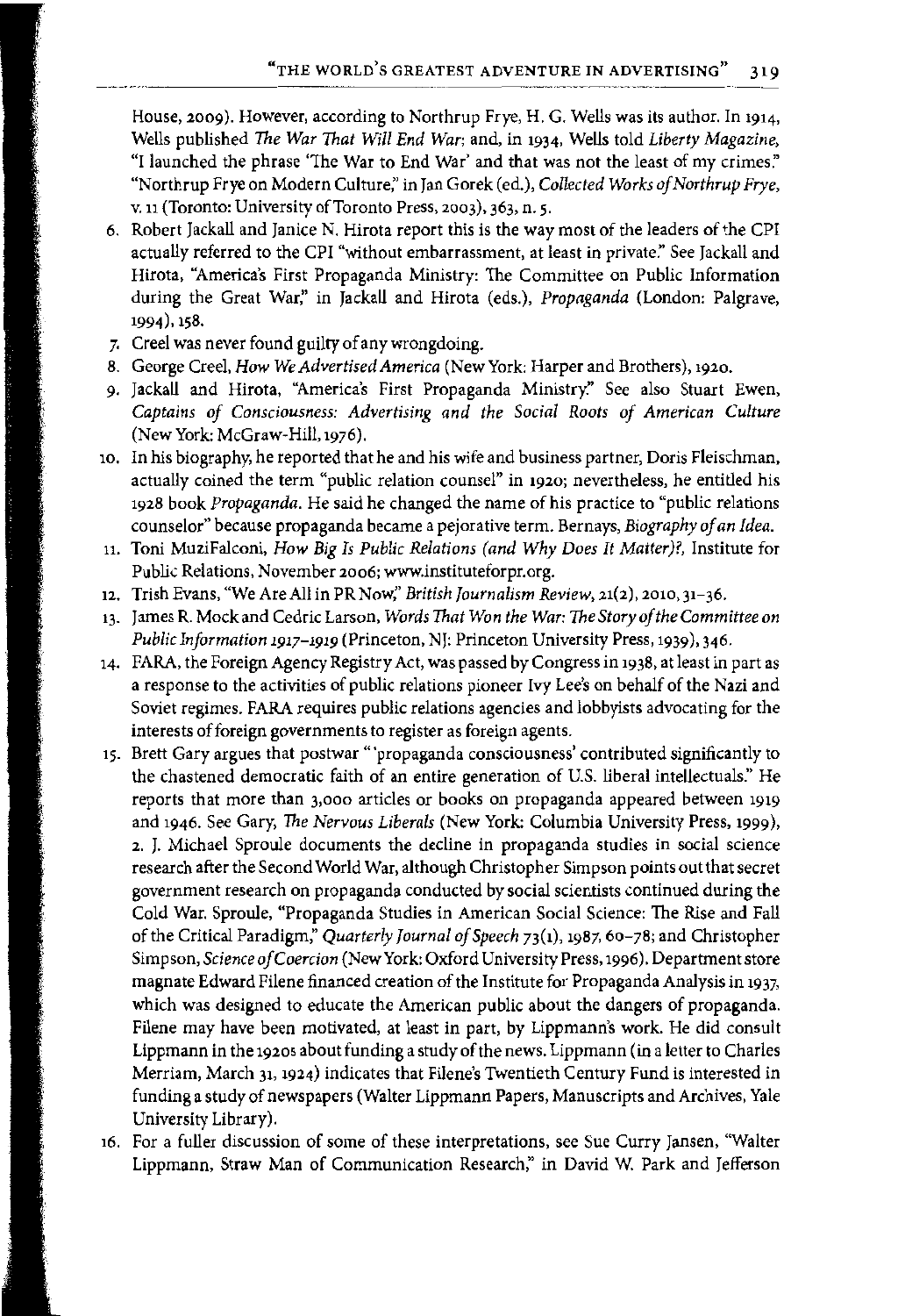Pooley (eds.), *The History of Media and Communication Research*,  $71-123$  (New York: Peter Lang, 2008); and Jansen, "Phantom Conflict: Lippmann, Dewey, and the Fate of the Public in Modern Society;' *Communication and Critical/Cultural Studies,* 6(3), 2009, 221-245.

- 17. Creel, *How We Advertised America,* 3, 5.
- 18. Robert Lansing, *War Memories of Robert Lansing* (Indianapolis: Bobbs-Merrill, 1935), 322-324.
- 19. Creel may have believed his own press releases. In his biography, *Rebel at Large,* written three decades after his propaganda work, he still writes about the CPI and Woodrow Wilson with breathless enthusiasm. Most historians do not deal kindly with him. David M. Kennedy is an exception, at least comparatively speaking. Compared to Postmaster Burleson, Attorney General Gregory, and even at several points President Wilson himself, Kennedy maintains Creel was more cautious about abridging First Amendment protections. See George Creel, *Rebel at Large: Recollections of Fifty Crowded Years* (New York: G. P. Putnam's Sons, 1947): Kennedy, *Over Here* (New York: Oxford University Press, 2004).
- 20. Creel, *Rebel at Large,* 158.
- 2i. Mock and Larson, *Words That Won the War.*
- 22. Michael Yockelson, "The War Department: Keeper of Our Nation's Enemy Aliens during World War 1;' paper presented to the Society for Military History Annual Meeting, April 1998.
- 23. Thomas Fleming presents an especially thorough account of the concerns of and about African Americans and Irish Americans. See Fleming, *Illusions of Victory* (New York: Basic Books, 2003).
- 24. Columbia University President Nicholas Murray Butler announced in June 1917, for example, that although the university might be a haven for heterodox views in peace time, with the advent of war, "conditions sharply changed. What had been tolerated became intolerable now. What had been wrongheadedness was now treason. What had been folly was now treason:' He subsequently dismissed Professor Henry W. L. Dana for working with peace groups, and Professor James N. Cattell for petitioning Congress not to send draftees to Europe. The *New York Times* praised Butler for doing his duty (Butler quoted by Kennedy, *Over Here,* 74). For additional accounts, see Willis Rudy, *Total War and Twentieth Century Higher Learning: Universities of the Western World in the First and Second World Wars* (Cranbury, *NJ:* Fairleigh Dickinson University Press, 1991). In fact, many prominent university professors rallied to the cause and participated extensively in CPI activities; for an extensive account, see Stephen L. Vaughn, *Hold Fast the Inner Lines: Democracy, Nationalism, and the Committee on Public Information* (Chapel Hill: University of North Carolina Press, 1980).
- 25. Mock and Larson, *Words That Won the War,* 26.
- 26. Jackal! and Hirota, quoting from "The Four-Minute Men," bulletin no. 22 (January28, 1919) in "America's First Propaganda Ministry," 150.
- 27. Vaughn, *Hold Fast the Inner Lines.*
- 28. Working men were placed under careful scrutiny. Creel had an enthusiastic ally in Samuel Gompers, President of the American Federation of Labor, who saw the war as an opportunity for ridding the labor movement of *its* more radical elements, especially his longtime enemies, the socialists. The CPI created a Division of Industrial Relations and also funded the American Alliance of Labor and Democracy, headed by Gompers, which was charged with the responsibility of "keeping labor industrious, patriotic, and quiet." **Aside from ensuring workers' contributions to the war effort itself, some capitalist warriors**  exploited the emergency to quash labor activism of any kind and to equate demands for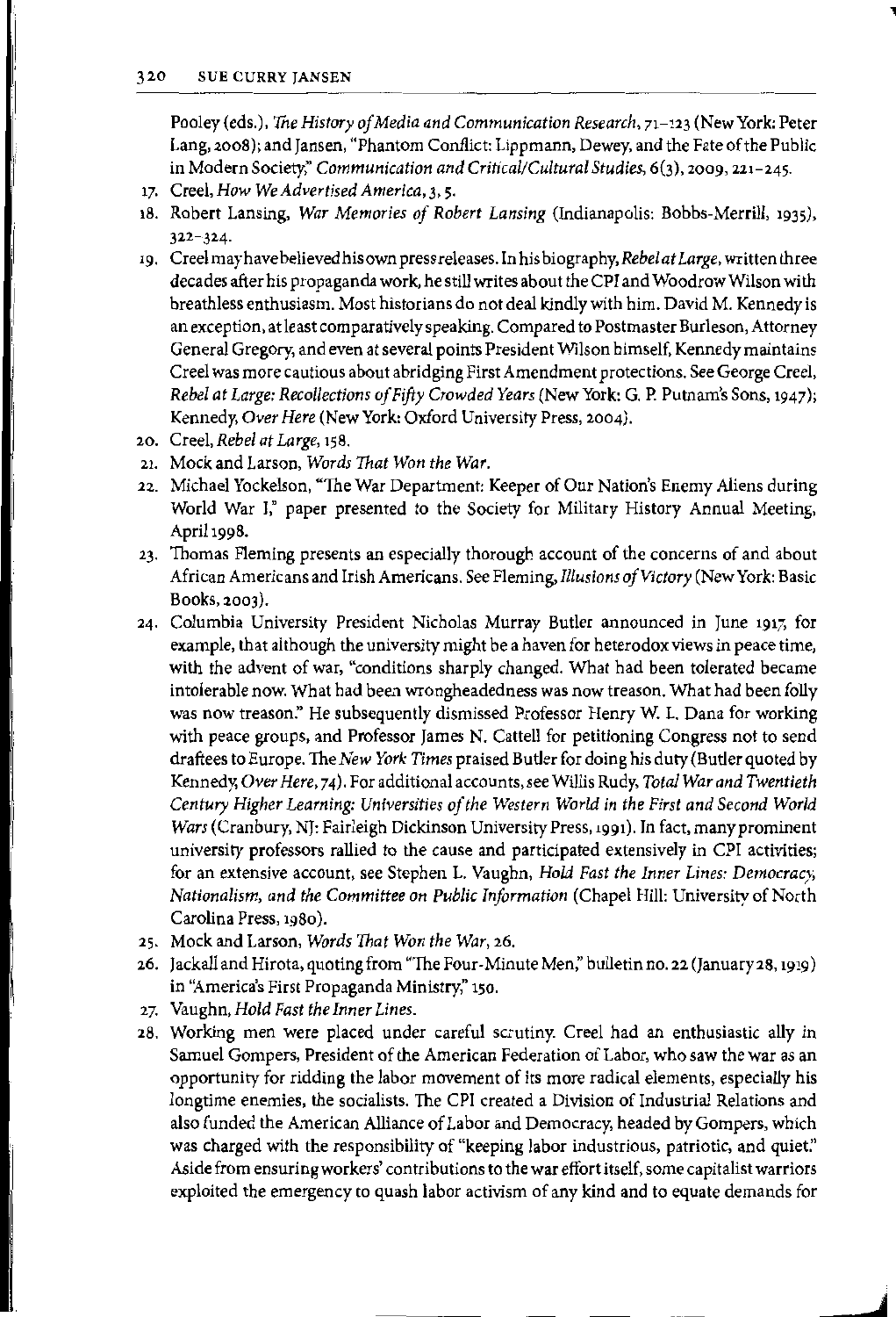pay raises with sedition. Leaders of the radical International Workers of the World were systematically harassed and jailed; the union itself did not survive the war. Mock and Larson, *Words That Won the War,* 190-191.

- 29. Jackall and Hirota, "America's First Propaganda Ministry."
- 30. For use of film, see "The Moving Picture Boys in the Great War" (Videotape, Post-Newsweek Productions and Black Hawk Films, Davenport, Iowa, 1975); and Leslie MidkiffDeBauche, *Reel Patriotism: The Movies and World War I* (Madison: University of Wisconsin Press, 1997).
- 3i. Mock and Larson, *Words That Won the War,* 6-7.
- 32. Fleming, *Illusions of Victory.*
- 33. Mock and Larson, *Words That Won the War,* 8.
- 34. Ibid., 9.
- 35. Creel, *How We Advertised America,* 4.
- 36. Wilson quoted by Creel in *Rebel at Large,* 22i.
- 37. Ronald Steel, *Walter Lippmann and the American Century* (Boston: Little, Brown, 1980).
- 38. My list differs slightly from one by Lippmann's biographer, Ronald Steel, who identifies nine major books and thirteen compilations of Lippmann's articles, columns, and talks. Steel excludes *Liberty and the News* from the major book category. Although two of the three chapters were previously published in the *Atlantic Monthly,* I believe it nonetheless qualifies as one of Lippmann's important books. Steel, *Walter Lippmann and the American Century.*
- 39. Wilson quoted by Arthur M. Schlesinger, Jr., "Walter Lippmann: The Intellectual v. Politics;' in Marquis Childs and James Reston (eds.), *Walter Lippmann and His Times*  (New York: Harcourt, Brace and Company, 1959), 199. Wilson's opinion of Lippmann was, however, subject to change depending on his audience.
- **40. Lippmann attributed his interest in public opinion to his wartime experience.**  Reminiscences of Walter Lippmannm, 1969, Columbia Center for Oral History, Columbia University.
- 41. Walter Lippmann, *Essays on the Public Philosophy* (Boston: Little, Brown, 1955), 2i.
- 42. Francine Curro Cary describes Lippmann's plan in detail. It would (1) act as a **clearinghouse of information for the activities of government; (2) invent a form of**  publicity to enlist attention to prosaic tasks of industrial warfare; (3) supply articles that support government policy; (4) monitor public opinion; (5) monitor and report on the allied, neutral, and enemy press;  $(6)$  deal with the motion picture situation; and  $(7)$  run down rumors and lies. See Cary, *The Influence of War on Walter Lippmann 2914-1944*  (Madison: State Historical Society of Wisconsin, 1967), 38. Lawrence's plan was even more **ambitious: it included monitoring cables of foreign correspondents, launching a secret propaganda mission in Central and South America, censoring military information, and**  publicizing the American cause. His plan is described in Vaughn, *Hold Fast the Inner Lines,* 6-7.
- 43. Creel, *Rebel at Large.*
- 44. At Wilson's request, Creel invited Bullard to help organize the CPI. He served on the CPI in Washington, Western Russia, and Siberia for the duration of the war, and from 1919 to 1921 as the chief of the Russian Division of the State Department. Vaughn, *Hold Fast the Inner Lines.*
- 45. Lippmann's low opinion of Creel's judgment and ethics predated the CPI. Two years earlier, in an unsigned editorial in *The New Republic,* Lippmann had denounced Creel for his **reporting on a Colorado labor dispute as "a reckless and incompetent person ... determined**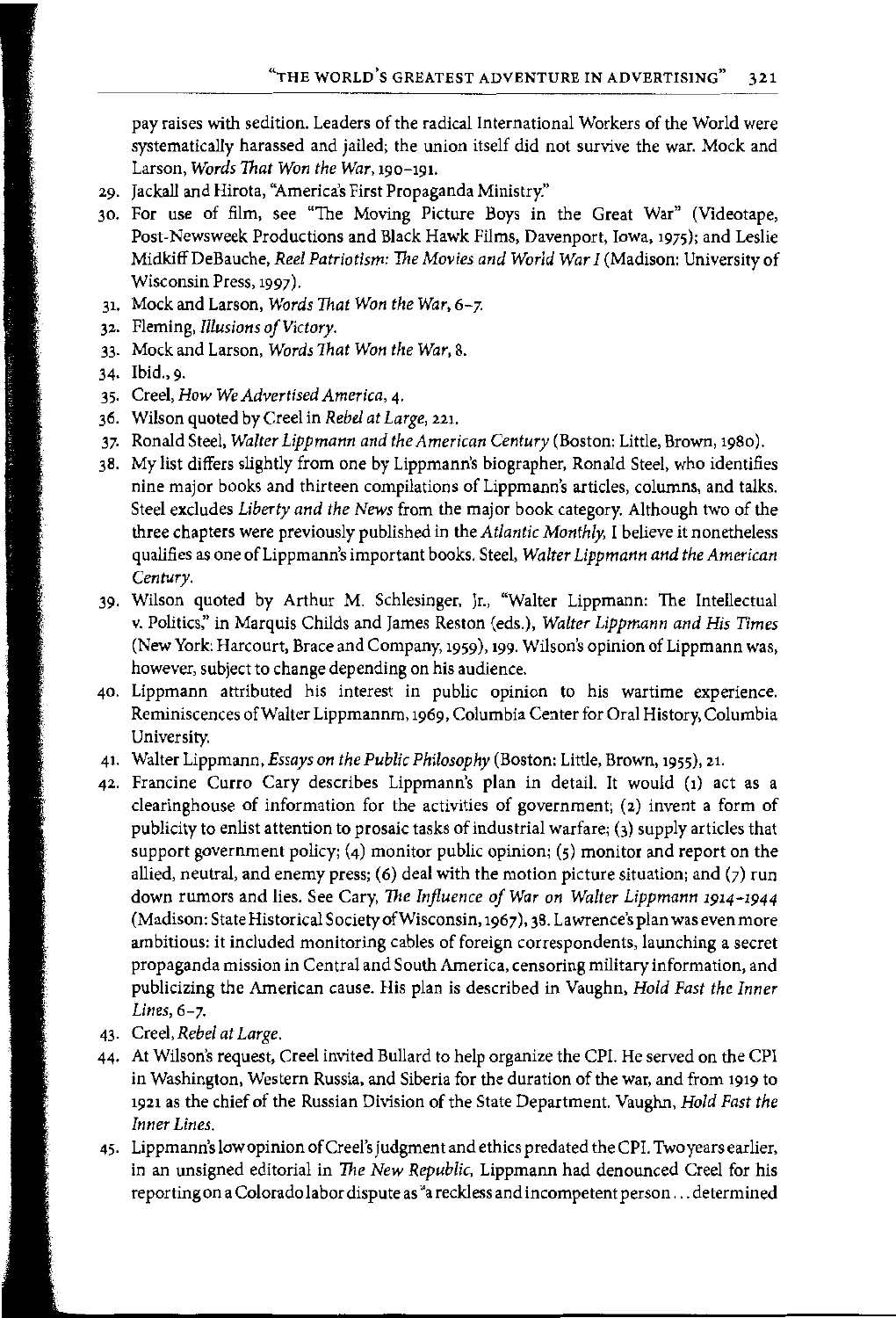**to make noise no matter what canons of truthfulness he violates.'' Steel,** *Walter Lippmann and the American Century,* 125.

----------·--------- -

- 46. Water Lippmann, *The Political Scene: An Essay on the Victory of* 1918 (New York: H. Holt and Company, 1919), 38.
- 47. Lippmann quoted by Steel, *Wallter Lippmann and the American Century,* 47, from Lippmann, "For a State Department:' *The New Republic,* September 17, 1919.
- 48. Sue Curry Jansen, "Forgotten Histories: A Road Not Taken-The Charles Merriam and Walter Lippmann Correspondence," *Communication Theory,* 20(2), 2010, 127-146.
- 49. Lippmann uses the phrase "words charged with emotions" in *Liberty and the News,* 76.
- 50. Walter Lippmann, ''A Test of the *News:'* special supplement to *The New Republic,* August 4, 1920, i. Lippmann and Merz added an update, "More News from the *Times,"* published in **the magazine the following week, August** 11, **1920, 299-302.**
- 51. **''A Test," i.**
- 52. Ibid., 2.
- 53. Ibid.
- 54. *Liberty,* 79.
- 55. **''.A Test;' 2.**
- 56. Ibid.
- 57. Ibid., 10.
- 58. Ibid.
- 59. Ibid.
- 60. Ibid., 1i.
- 61. Ibid., 3.
- 62. Ibid.

Ii

- 63. Ibid., 42.
- 64. Hardt contends that Lippmann and Merz anticipated theoretical and methodological **issues that would arise three decades later when content analysis became the standard**  method for analyzing international news coverage; he also reports that "A Test" anticipated many concepts that would later be developed and tested by media and communication **researchers. Hanno Hardt, "Reading the Russian Revolution: International Communication**  Research and the journalism of Lippmann and Merz," *Mass Communication and Society,*  5(1), 2002, 25-39. Although Lippmann always emphasized "method;' the reader may be surprised by the methodological rigor of this work. However, Charles Merriam, founder and first president of the Social Science Research Council, frequently cited "A Test of **the News" as an exemplar of the kind of empirical work social scientists might aspire to**  produce in the future; see Sue Curry Jansen, "Forgotten Histories: A Road Not Taken-The Charles Merriam and Walter Lippmann Correspondence:' *Communication Theory,* 20(2), 2010, 127-146. Lippmann was also known in this period for his debate with psychologists over intelligence testing, which he challenged on both methodological and democratic grounds; see "Debunking Intelligence Experts: Walter Lippmann Speaks Out," www .historymatters.gmu.edu/d/5172/.
- 65. The quote is attributed to *Editor and Publisher,* but the issue or date is not provided. See anonymous biographical essay, the New York Community Trust, the Founders of the Charles Merz and Evelyn Scott Merz Memorial Funds, http://www.nycommunitytrust. org/Portals/o/Uploads/Documents/Bi0Brochures/Charles%20Andrew%20&%20 Evelyn%20Scott%20Merz.pdf.
- 66. "The Times and Iraq;' *New York Times,* May 26, 2004, www.nytimes.com.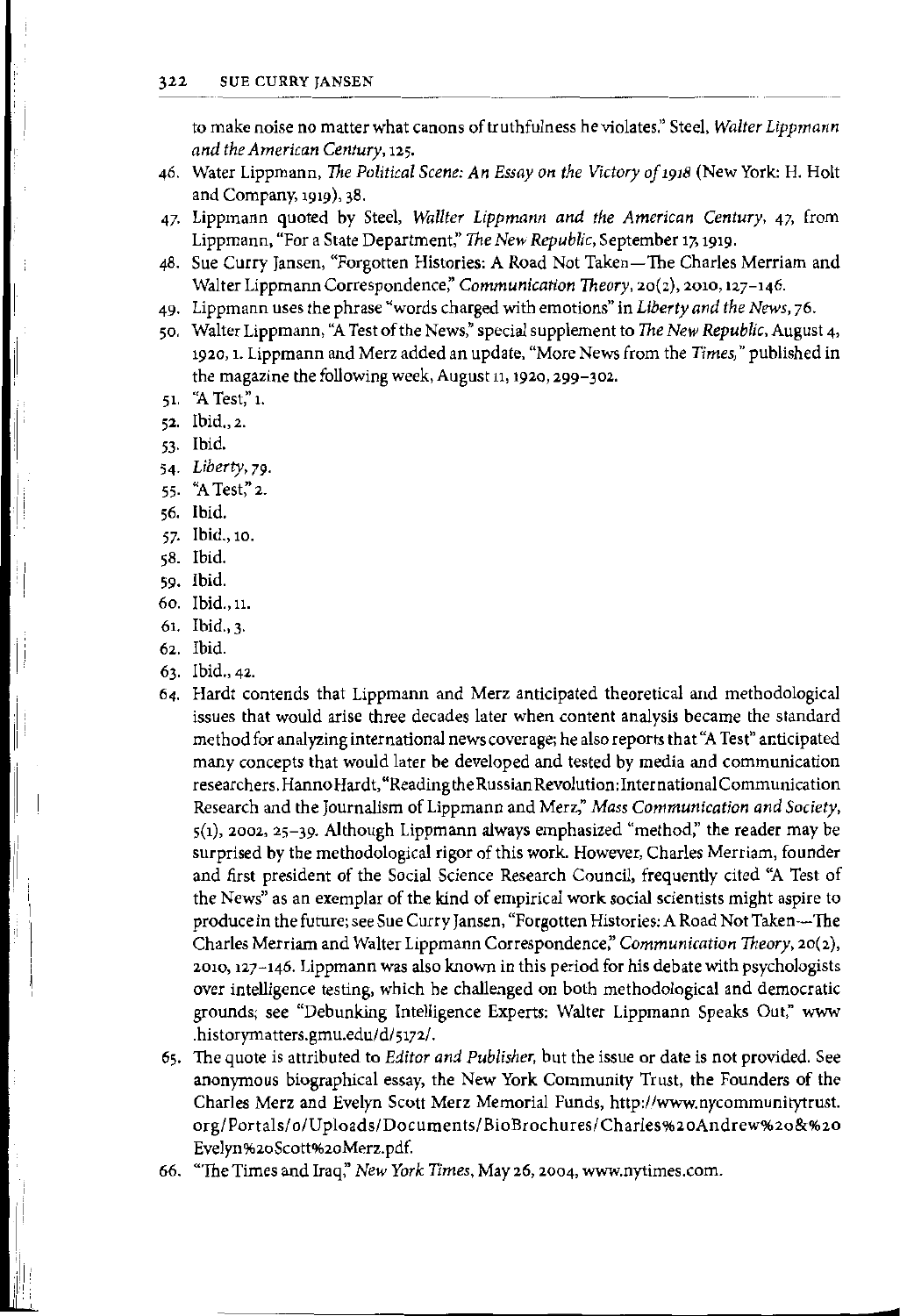- 67. Howard Kurtz, "The *Post* on WMDs: An Inside Story;' *Washington Post,* August 12, 2004, **www.washingtonpost.com.**
- 68. Peter Johnson, "Amanpour: CNN Practiced Self-Censorship," USA Today, September 14, 2003. In 2007, Walter Isaacson, CEO of CNN from 2001to2003, confirmed thatpeoplein the **Bush administration and in large corporations complained that CNN was "anti-American" when it showed civilian casualties in Afghanistan. Isaacson acknowledged that he ordered**  CNN to balance such coverage by reminding viewers of the 9/11 attacks. History Commons at http://www.historycommons.org/ entity.jsp?entity=walter\_isaacson\_1.
- 69. For example, Lee Artz (ed.), *Bring 'Em On: Media and Politics in the Iraq War* (Lanham, MD: Rowman and Littlefield, 2004); Sheldon Rampton and John Stauber, *Weapons of Mass Deception: The Uses of Propaganda in Bush's War on Iraq* (New York: Penguin, 2003); Paul Rutherford, *Weapons of Mass Persuasion: Marketing the War against Iraq*  **(Toronto: University of Toronto Press, 2004), and many more.**
- 70. **According to a Government Accountability Office report released in 2006, the Bush Administration spent \$1.6 billion on advertising and public relations between 2003**  and 2006, with the Department of Defense spending most of the money (\$1.1 billion). **Representative Henry A. Waxman, Press Release, February i3, 2006. For detailed accounts of some of the media contracts, see Franklin Foer, "Flacks Americana;'** *New Republic,* **May**  20, 2002; Renae Merle, "Pentagon Funds Diplomacy Effort," *Washington Post,* July 11, 2005; and Mark J. Prendergast, "The Right to Know," Stars and Stripes, July 12, 2010.
- 7i. *Liberty,* 8.
- 72. Ibid., 11.
- 73. Ibid., 13.
- 74. Ibid., 44.
- 75. Ibid., 44-45.
- 76. Direct quotations from *Liberty,* 64, 65.
- 77- *Liberty,* 78-79.
- 78. Ibid., 79.
- 79. Ibid., 86.
- 80. Ibid., 92.
- 81. Gaye Tuchman, *Making News: A Study in the Construction of Reality* (New York: Free Press, 1980); Michael Schudson, *Discovering the News* (New York: Basic Books, 1981).
- 82. *Liberty,* 37.
- 83. Ibid., 16, 74.
- 84. Ibid., 24.
- 85. Ibid., 55.
- 86. lbid.,74.
- **87. I emphasize science here because Lippmann is sometimes accused of scientism due to the**  emphasis he places on method and expertise. However, in the last two chapters of *Drift and Mastery* (1914), Lippmann clearly recognizes that science is a fallible human enterprise.
- 88. *Liberty,* 12, emphasis added.
- 89. Ibid., 44.
- 90. Karl Mannheim, *Essays on the Sociology of Knowledge* (London: Routledge and Kegan Paul, 1951). Essays collected and edited by Paul Kecskemeti, from unpublished works of **Mannheim (1893-1947), including some written early in Mannheim's career. Mannheim was best known in the United States for a more popularized version of his sociology of**  knowledge, *Ideology and Utopia* (London: Routledge, 1936, original in German 1929).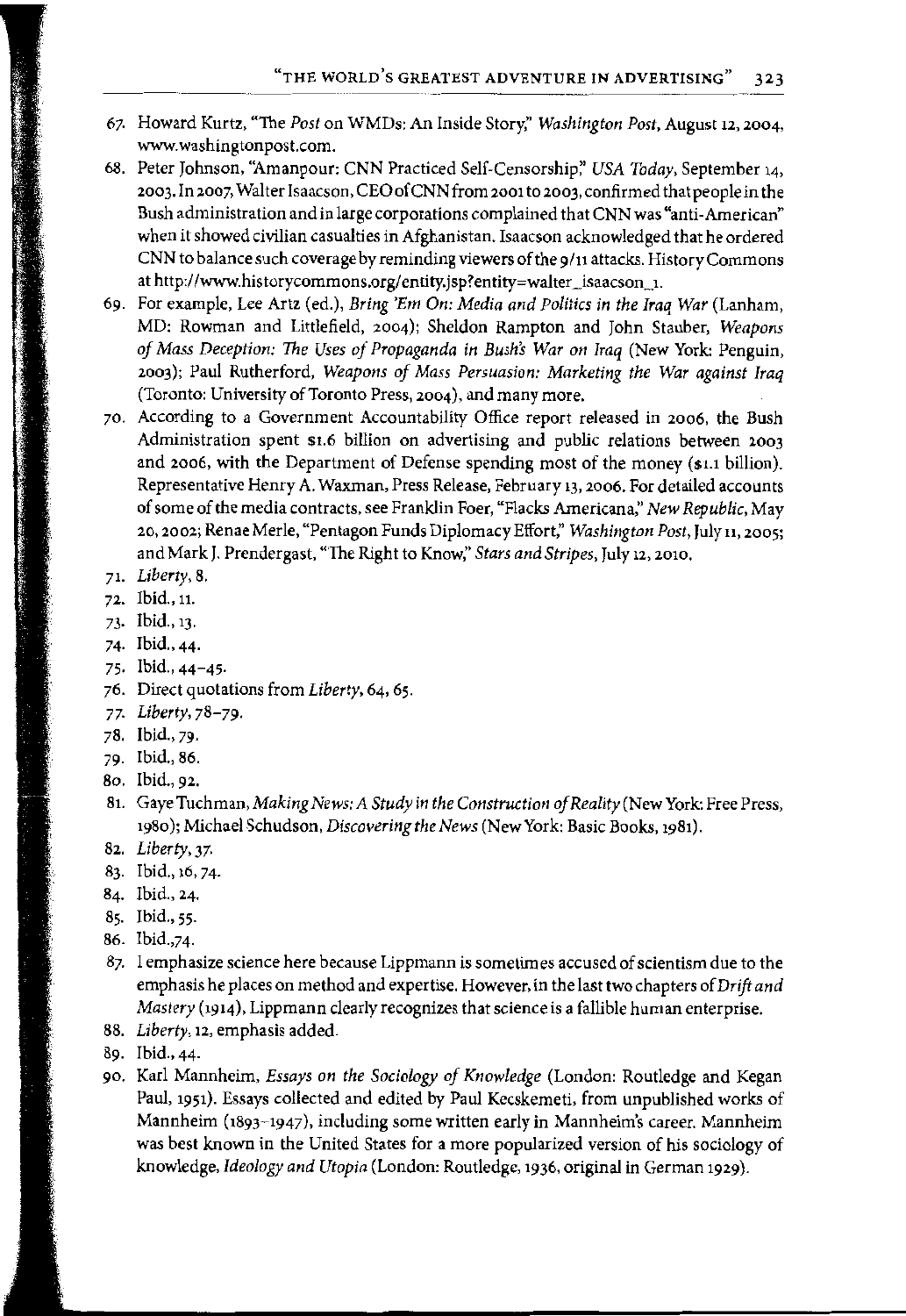- 91. *Liberty,* 44-
- 92. Ibid., 26-27, 33.
- 93. Ibid., 29.

i I

- 94. Ibid., 34.
- 95. Ibid., 58.
- 96. Ibid., 18.
- 97. Ibid., 19.
- 
- 98. In The *Phantom Public* (1925), Lippmann seems to call into question the ideal of **"disinterested" intelligence when he suggests that "competence exists only in relation to function" so that "only the insider can make decisions, not because he is inherently a better**  man but because he is so placed that he can understand and act.'' Here, he characterizes **the outsider as "necessarily ignorant, usually irrelevant and often meddlesome because**  he is trying to navigate the ship from dry land:' See *The Phantom Public* (New Brunswick, NJ: Transaction Publishers, 2005, original 1925), 140. He positions himself among **the outsiders there and thus seems to call into question his own authority as a political commentator. But in later (1931) discussion of the mission of the press as providing an**  "approximation of objective fact," he reverts to the earlier usage ("Two Revolutions in the Press;' *Yale Review* XX, 3 [1931], 40). Similarly, he reaffirms the value of disinterested inquiry in "The Scholar in a Troubled World" (1932). Distinguishing the scholar who "gives **his true allegiance, not to the immediate world, but to the invisible empire of reason" from**  the man of affairs: the insider who makes practical decisions by feeling his conclusions first, and understanding them later. In Lippmann's view, both are necessary, but it is clear that he identifies with the "the men who have stood apart ... who were cool and inquiring, and had their eyes on a longer past and a longer future:' See "The Scholar in a Troubled World;' *Atlantic Monthly,* 148, 149, 152.

,

- 99. John Mason Brown, *Through These Men: Some Aspects of Our Passing History*  (New York: Harper and Brothers, 1952).
- **100. ''A Test:' 2.**
- 10i. William James's pragmatism was strongly influenced by C. S. Peirce, even though Peirce claimed James misunderstood him. George Santayana was also influenced by Peirce, both through James, his teacher, and independently. Both James and Santayana strongly influenced Lippmann when he was a Harvard student. Santayana's critical realism sought a firmer hold on truth than James could offer. Santayana maintained that there are some **elements in nature that transcend the social and provisional, for example, the color blue, which may mean different things in different cultures; however, it possesses the same chemical properties everywhere. In this sense, he is closer to the phenomenologists than**  to the pragmatists, with whom he is generally identified. In his early writing, Lippmann **seems to lean more toward James's pragmatism, but Santayana's influence, always present,**  becomes stronger later. But like Peirce and Santayana, Lippmann does assume that **knowledge is communitarian: we know more about the world today because we stand on**  the shoulders of giants who made discoveries in the past.
- 102. Walter Lippmann, *A Preface to Politics* (Ann Arbor: University of Michigan Press, 1965, original 1913), 163.
- 103. John Patrick Diggins, "From Pragmatism to Natural Law: Walter Lippmann's Quest for the Foundations of Legitimacy;' *Political Theory,* 19 (4), 1991, 519-538; and Diggins, *The Promise of Pragmatism: Modernism and the Crisis of Knowledge and Authority* (Chicago: University of Chicago Press, 1994).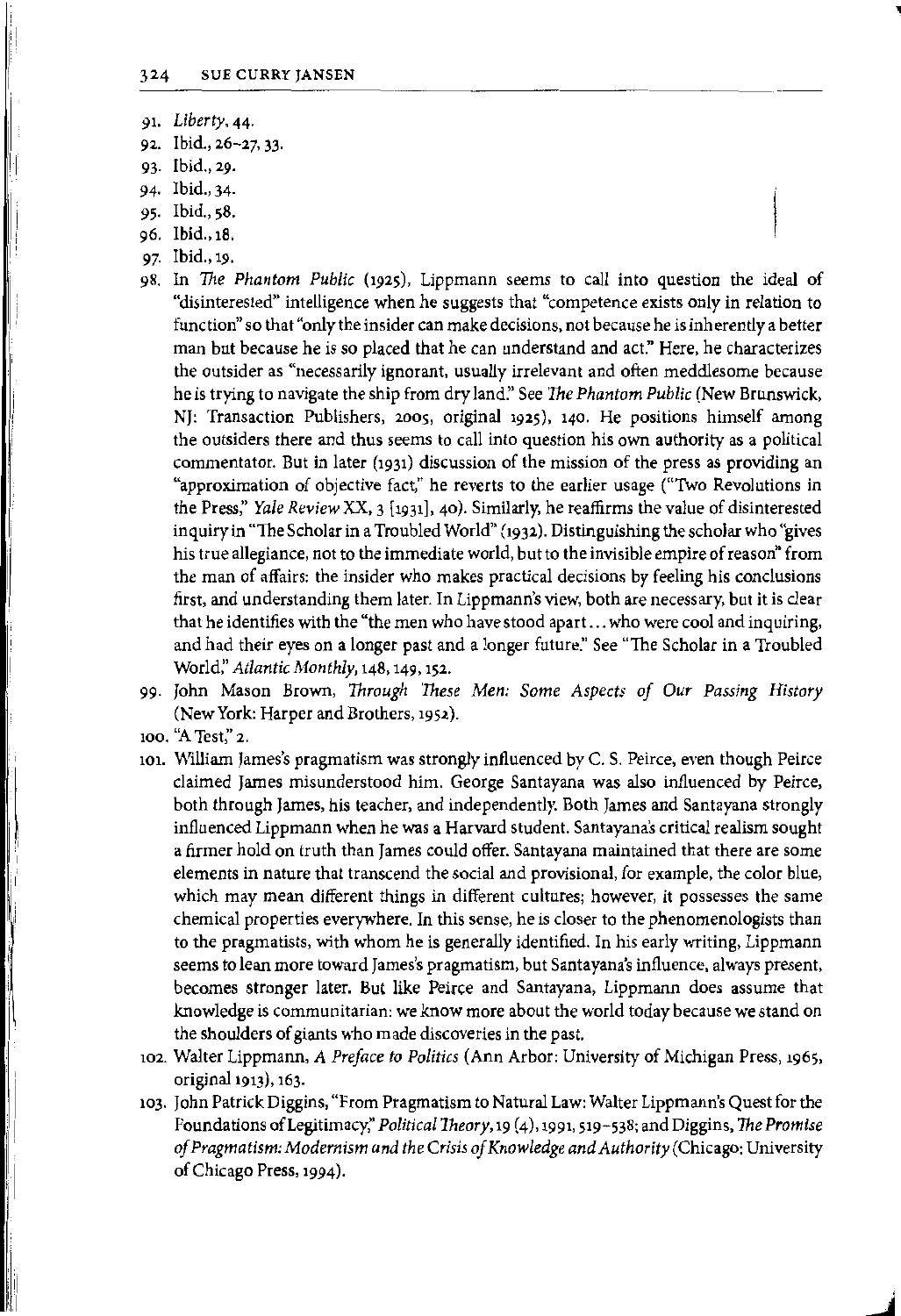104. *Liberty,* 14.

105. Ibid., *B6.* 

106. Walter Lippmann, *Essays* in *the Public Philosophy* (Boston: Little, Brown, 1955).

107. *Liberty, BB.* 

書きためい

いいとう こうかんかん いんかんかん あいいい かいこう

- **108. Even Jefferson, who harbored so many American paradoxes, incorprated this one as he**  extolled the benefits of agrarian over industrial values, while at the same time operating a very successful nail factory. Ethan M. Fishman, The *Prudential Presidency: An Aristotlelian Approach to Presidential Leadershop* (Westport, CT: Praeger, 2001).
- 109. Margaret Thatcher is famously credited with abolishing the social. Margaret Thatcher, "Interview for Women's Own" ("no such thing as society"), September 23, 19B7, Margaret Thatcher Foundation; www.margaretthatcher.org/speeches/. Reagonomics was, of course, the U.S. counterpart to Thatcherism.

**Amartya Sen is particularly insistent in asserting that Smith was no market**  fundamentalist. Sen maintains that, for Smith, the market never stood alone: Smith defended the role of the state in providing services such as education and poverty relief and recognized values other than profit seeking, including humanity, justice, generosity, and public spirit. See Sen, The *Idea of Justice* (Cambridge: Harvard University Press, 2009). **In effect, Sen argues, market fundamentalists have reinvented Smith. A similar selective**  memory argument can even be made about Ronald Reagan and Reagonomics; Sally Kahn argues that "By today's Tea Party standards, the Republican icon would have been a Lenist-Marxist-Socialist American hater" (Kahn, "Forgetting Reagan;' *American Prospect,*  September B, 2011, prospect.org/cs/articles?article=forgetting\_reagan).

**Ivan Illich, "Silence Is a Commons: Computers Are Doing to Communications What**  Fences Did to Pastures and Cars Did to Streets" (19B2), The Forum on Privatization and the Public Domain, http://www.forumonpublicdomain.ca/ivan-illich-%E2%80%9Csilenc **e-is-a-commons%E2%80%9D-1982.** 

#### no. Ibid.

111. Sidney Blumenthal, "Journalism and Its Discontents," afterword to Princeton University Press's reissue of *Liberty and the News,* reprinted by Salon at www.salon.com/opinion/ blumenthal/2007/10/25/walter\_lippmann/print.html, p. B.